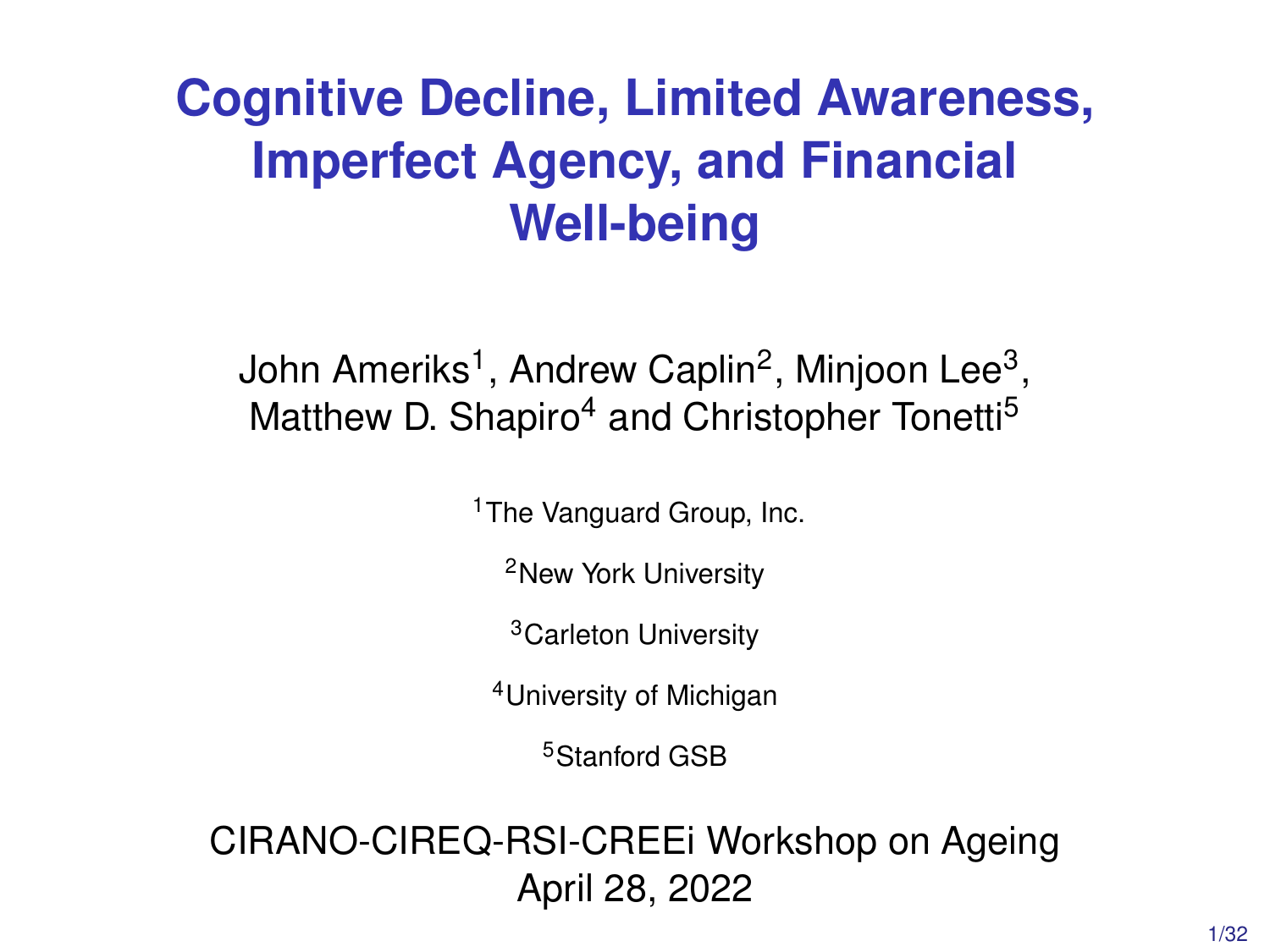# **Acknowledgements**

- ▶ Survey supported by the Vanguard Group, Inc.
- ▶ The views expressed herein are those of the authors and do not necessarily reflect the views of The Vanguard Group, Inc.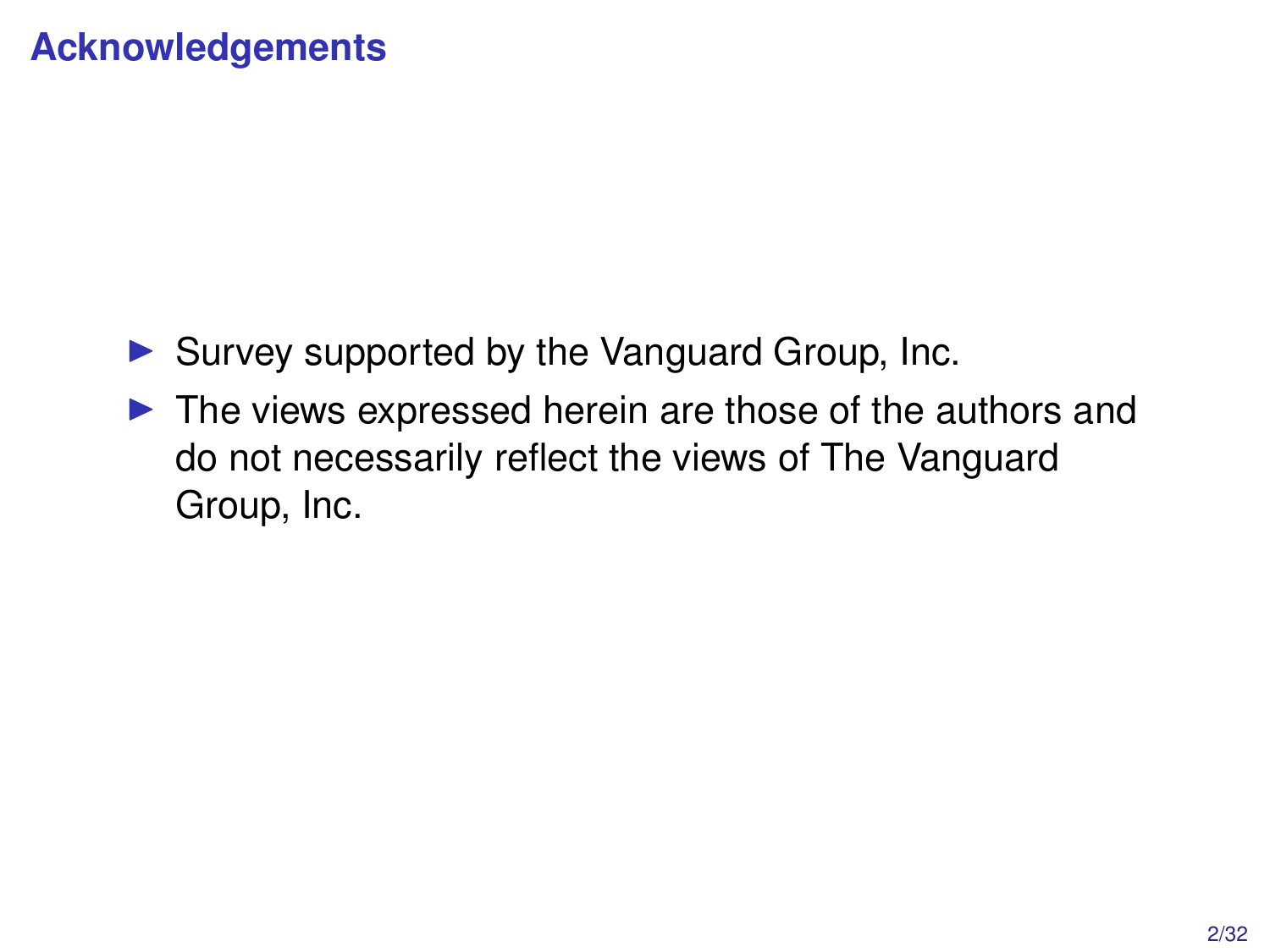- ▶ Americans responsible for own financial well-being in late life.
- ▶ Big financial decisions faced at the end of life: Estate planning, care arrangements, etc. Hard to set complete contingency plans.
- ▶ Much concern with loss of financial capability due to cognitive decline at this crucial moment. (Langa et al., 2008; Chandra et al., 2020)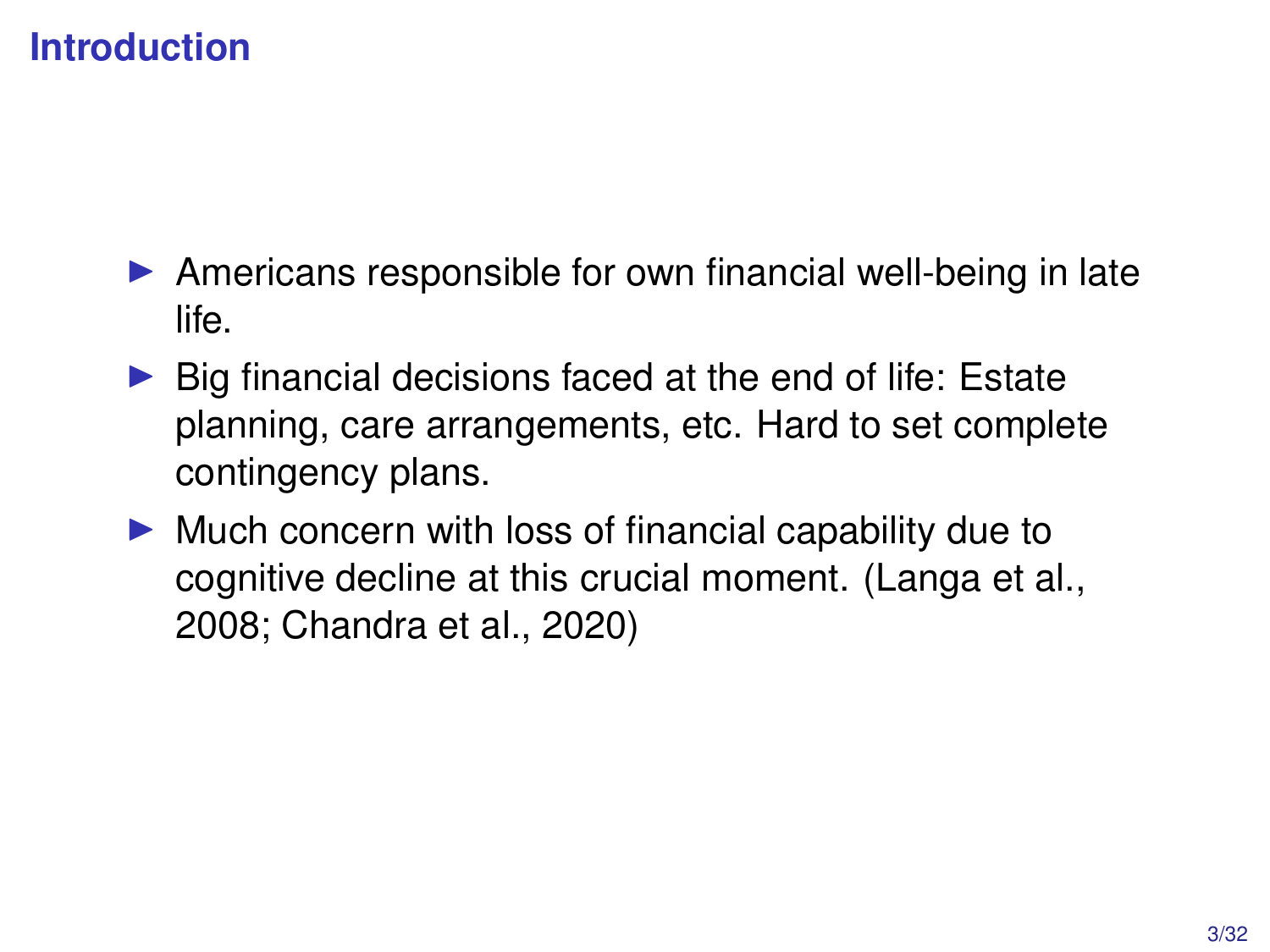- ▶ Transfer of control to an agent as a potential solution.
- ▶ Potential and limits hinge on:
	- **1.** Quality of the agent
	- **2.** How likely the agent will be available
	- **3.** Timing of transfer of control to the agent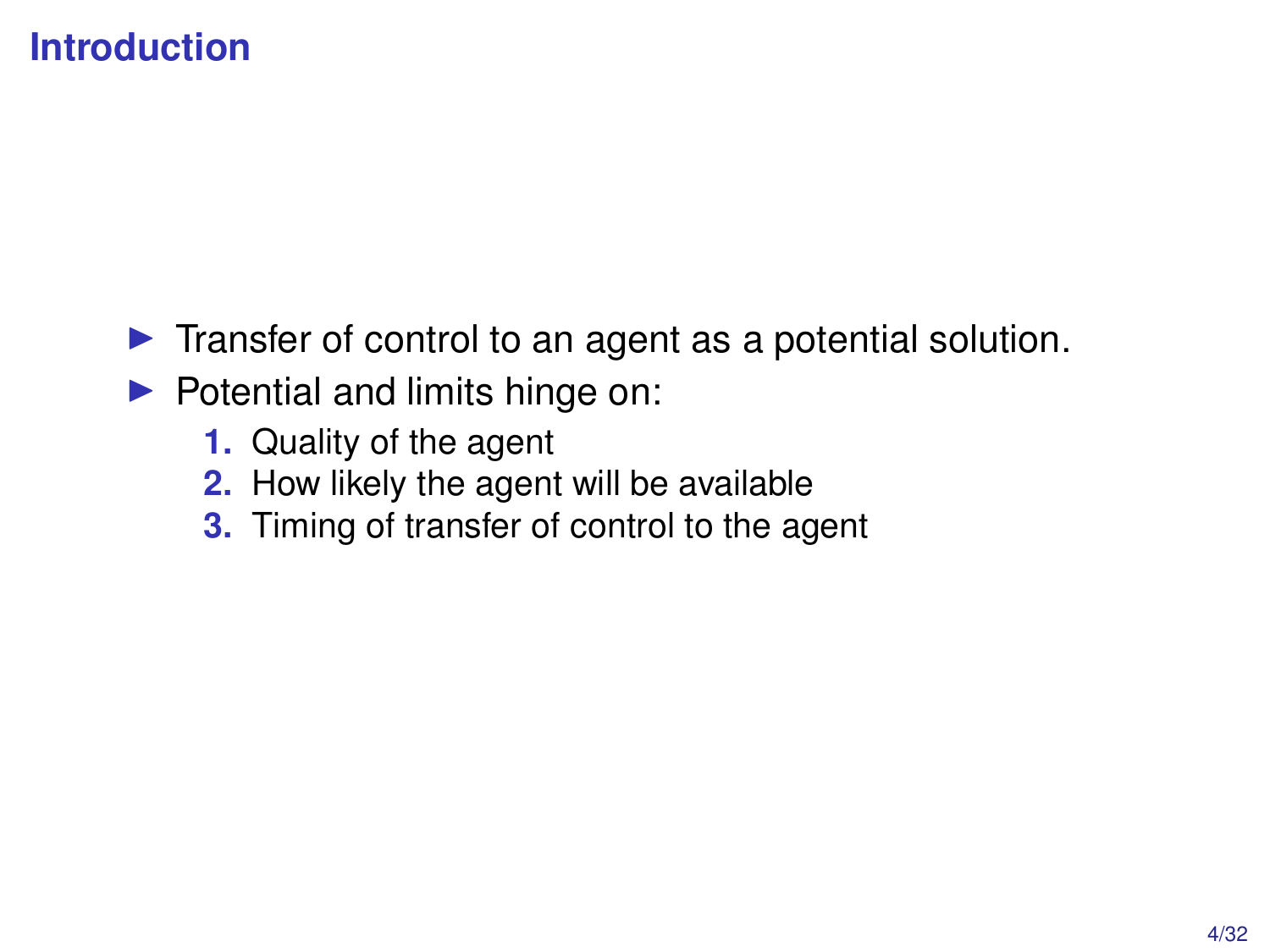What we do:

- ▶ Present survey evidence on factors shaping potential and limits of agency.
- ▶ Quantitative measures allow us to calculate expected welfare loss due to poor financial decisions.
- ▶ Construct a model of cognitive decline, awareness, and agency.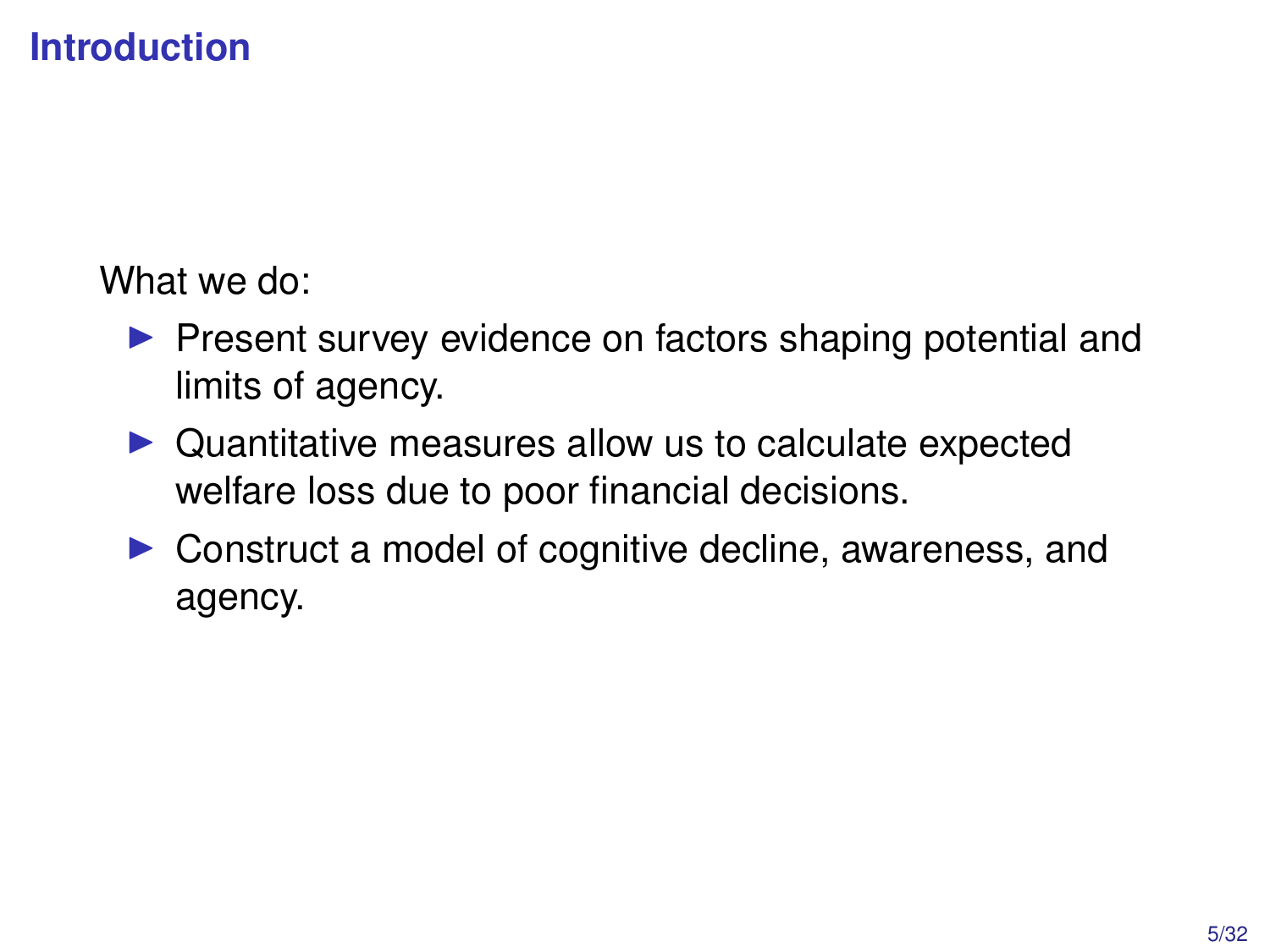Survey evidence shows:

- $\blacktriangleright$  High confidence in the quality and availability of the agent
- $\blacktriangleright$  But...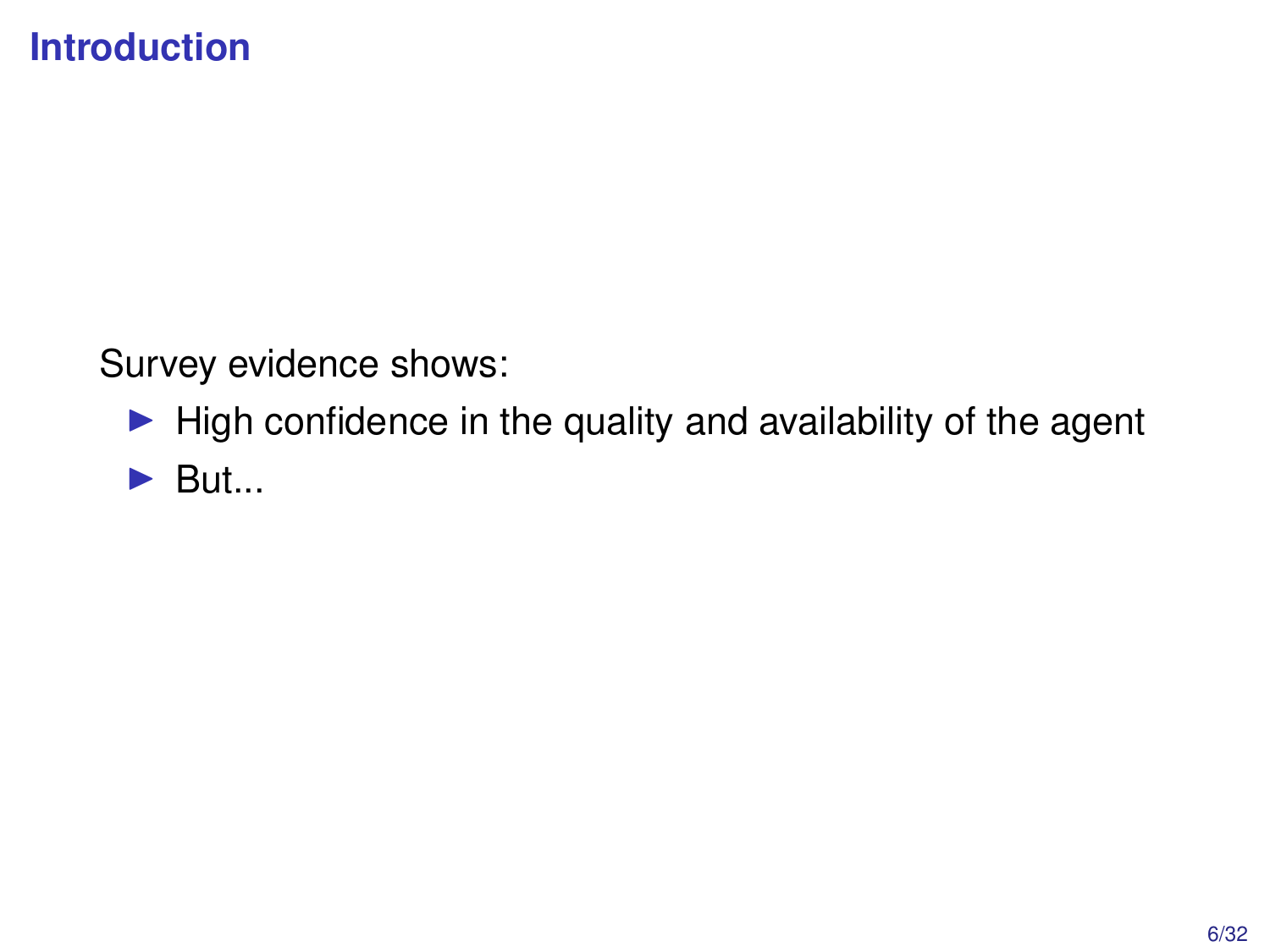The problem might be the timing of the transfer of control

- ▶ Some quotes (rephrased) from online chats after the Pilot survey:
	- ▶ My mom, who is very old, was refused renewal of her driver's license because she failed the vision test. Her response was to sue the DMV for incompetence. I sincerely hope for self-driving cars before I get to that stage.
	- ▶ I would hope that financial institutions would take a responsible approach to abnormal changes in behavior by a long-term client.
- ▶ Pilot survey also reveals concern about not noticing own cognitive decline.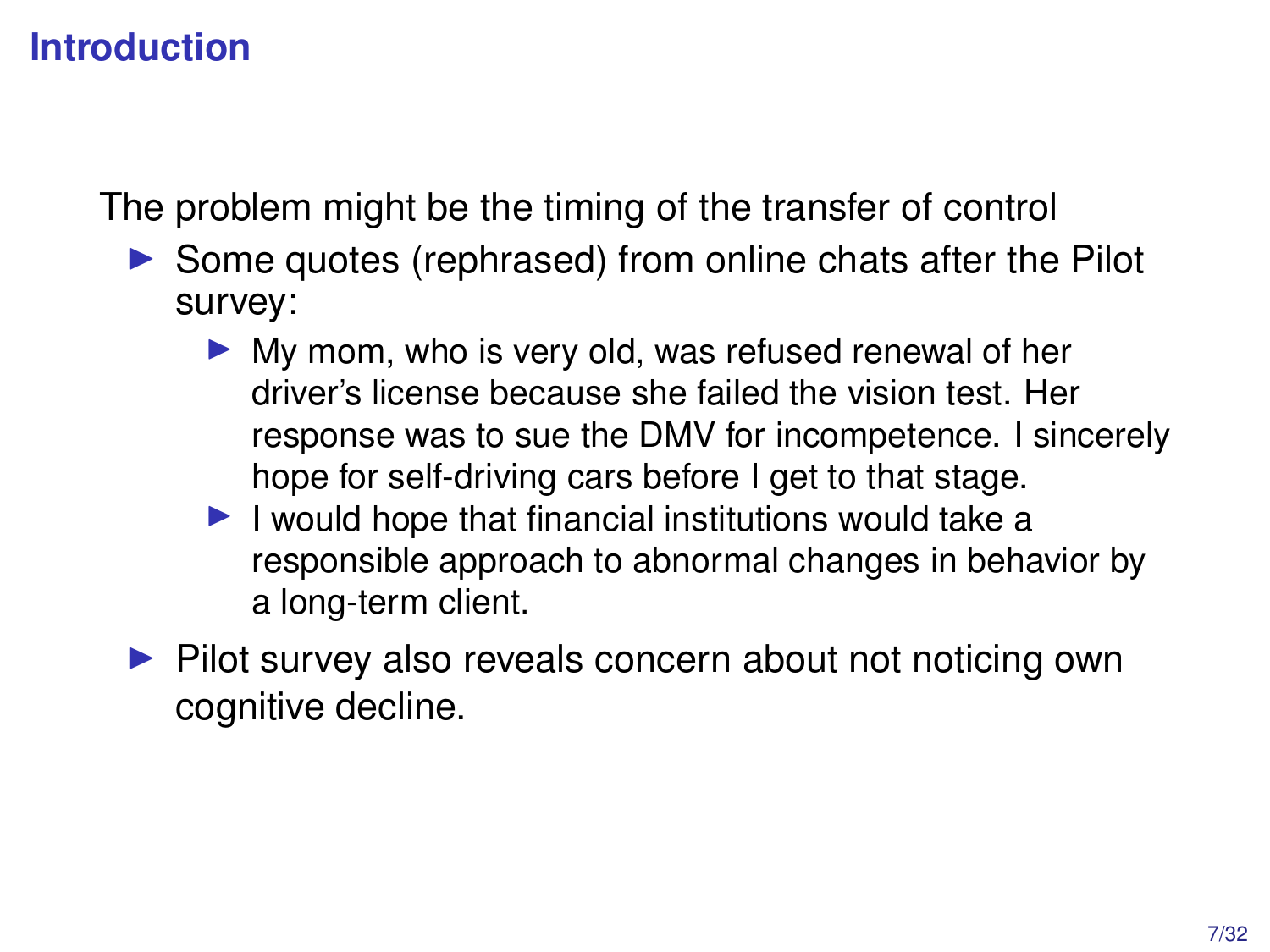Timing of transfer and well-being:

- $\triangleright$  We use hypothetical survey questions to learn respondents' concerns about the timing of the transfer.
- ▶ Many believe that transfer of control at a sub-optimal time is likely.
- $\blacktriangleright$  Transfer at the wrong time is perceived to have a large negative impact on financial well-being.
- $\triangleright$  We calibrate the model to capture the delayed transfer which many see as likely.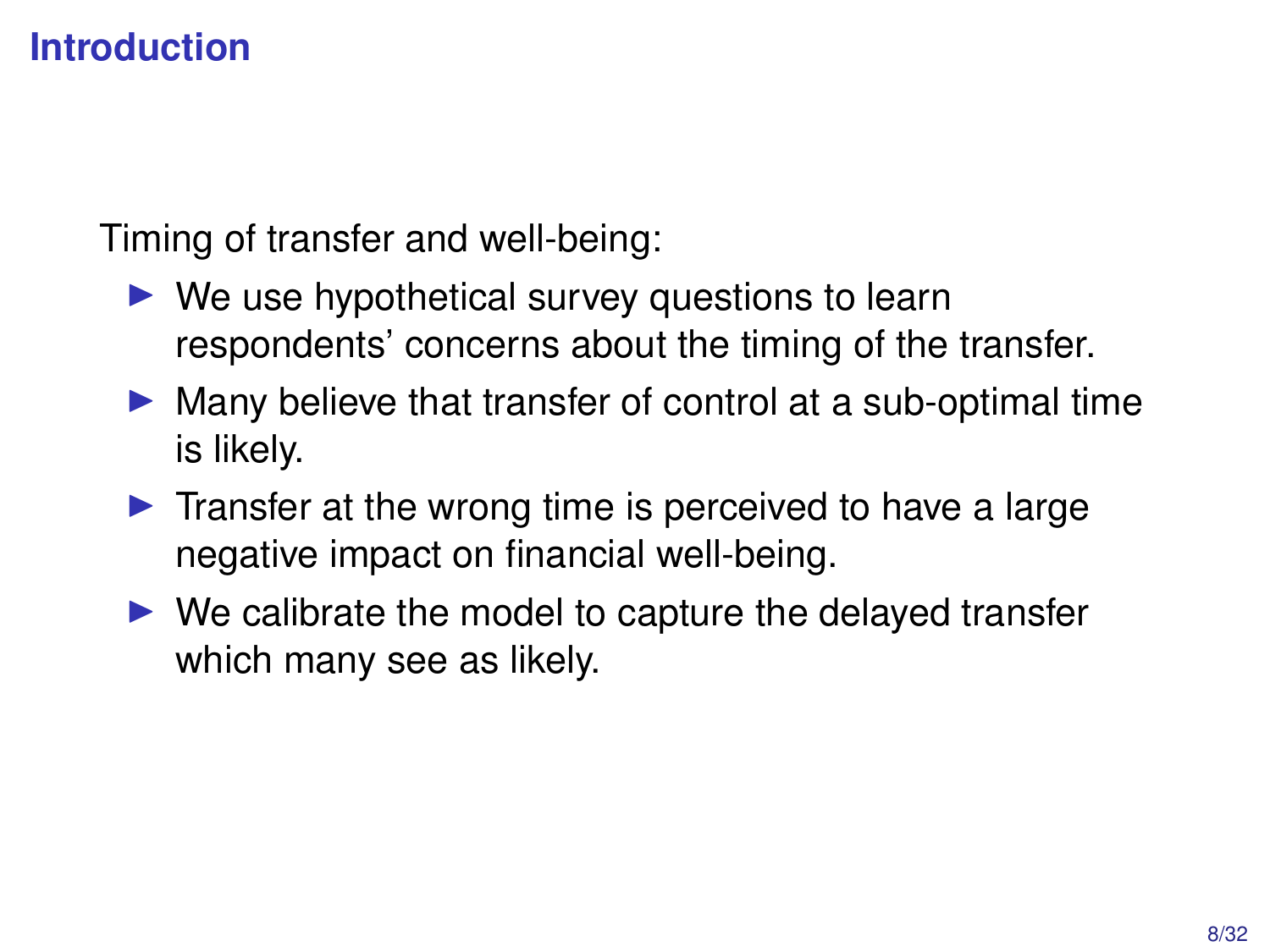$\blacktriangleright$  Financial literacy and mistakes late in life

- ▶ Agarwal et al. (2009), Korniotis and Kumar (2011), Lusardi and Mitchell (2014), Lusardi, Mitchell, and Curto (2014), Angrisani and Lee (2018), Kim, Maurer, and Mitchell (2019)
- $\blacktriangleright$  Financial frauds aiming older individuals
	- ▶ Choi, Kulick, and Mayer (2008), Egan, Matvos, and Seru (2019), DeLiema et al. (2020)
- ▶ Unnoticed cognitive decline
	- ▶ Gerontology: Okonkwo et al. (2008), Nicholas et al. (2021), Sunderaraman et al. (forthcoming)
	- ▶ Economics: Finke, Howe and Huston (2016), Gamble et al. (2015), and Mazzonna and Peracchi (2020)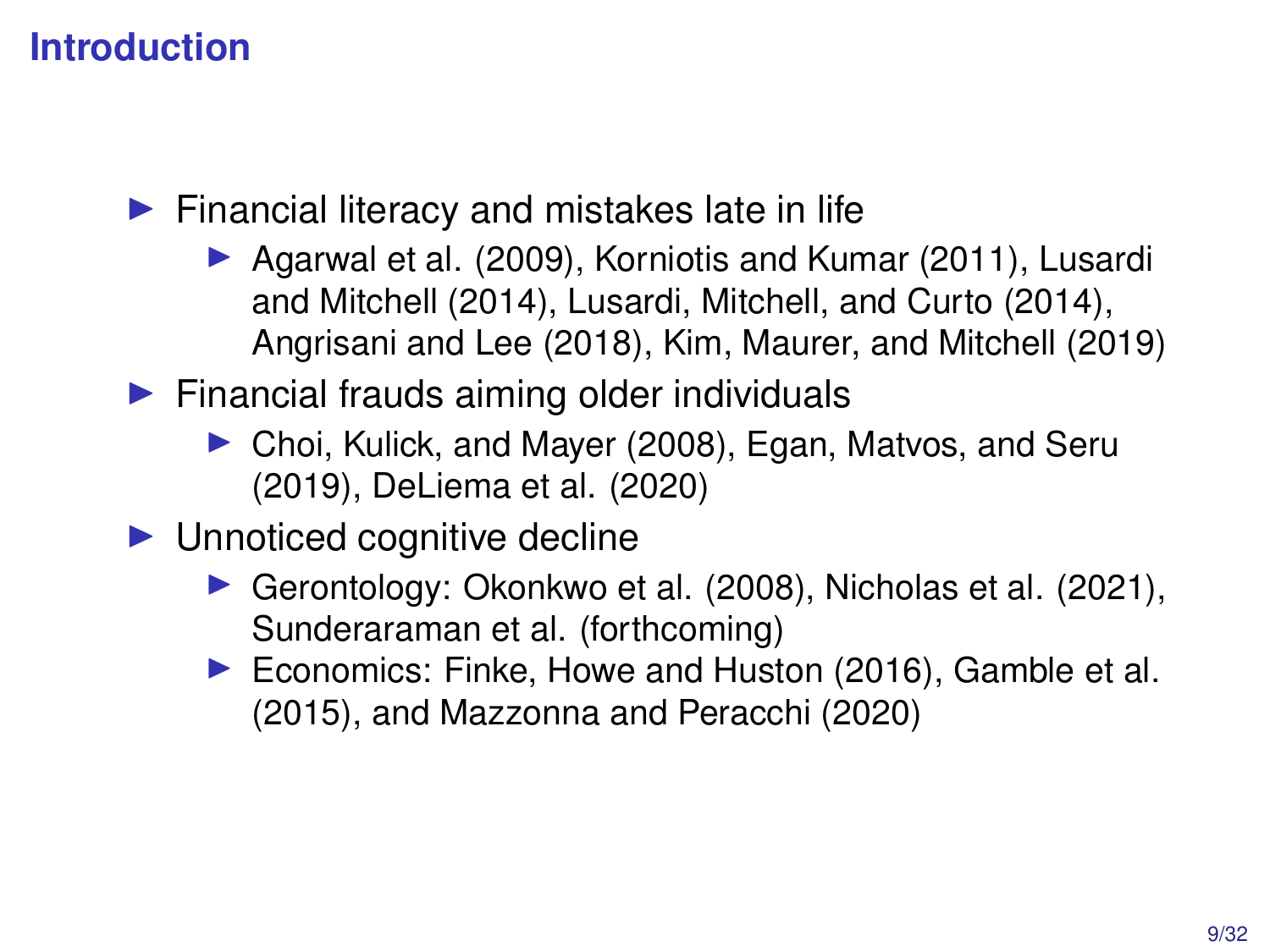Remainder of the talk:

- ▶ Survey
- ▶ Model
- ▶ Welfare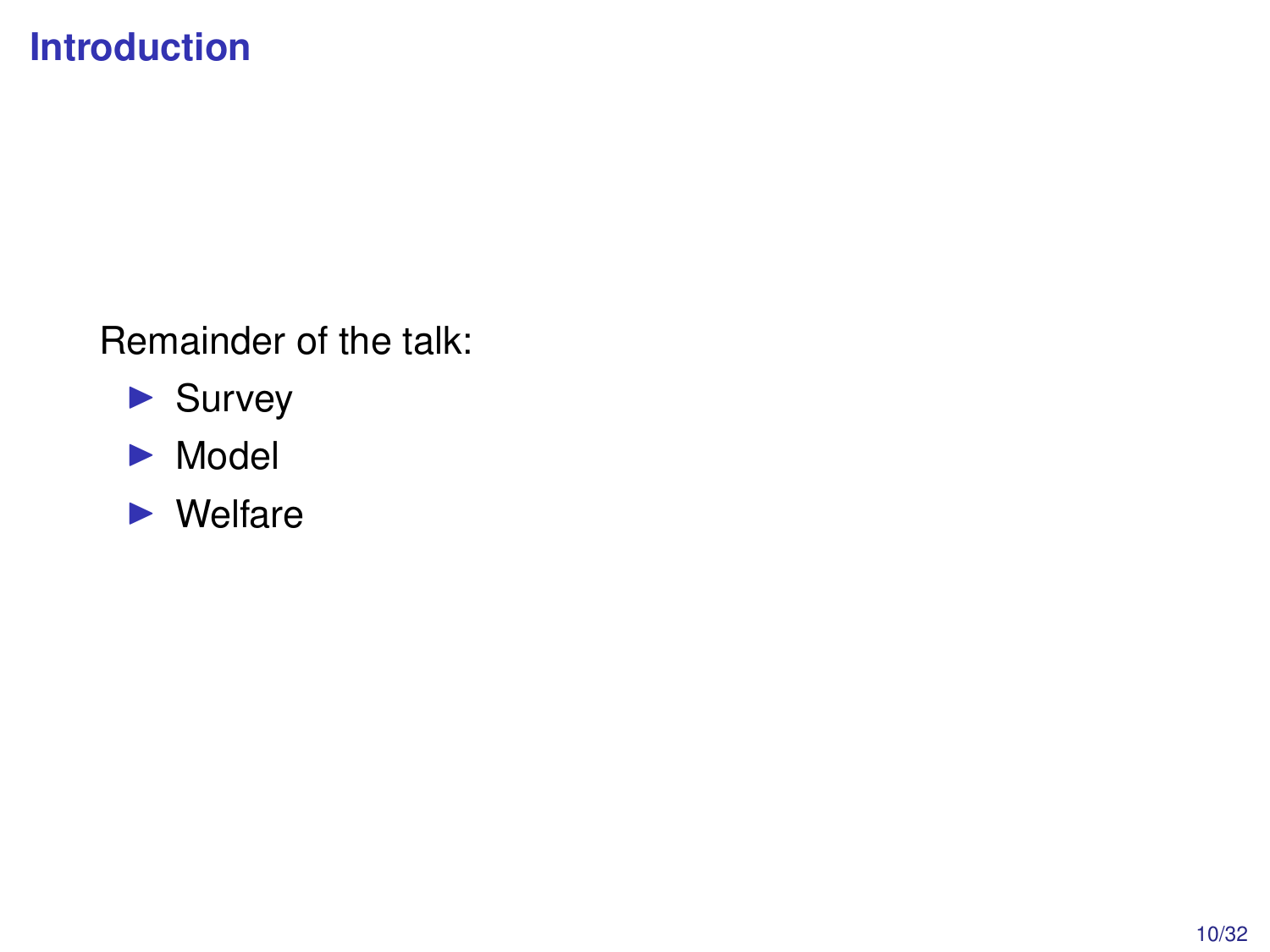Implemented in two phases

▶ Pilot survey (December 2019, N=264)

- $\blacktriangleright$  Focuses more on the quality of agents
- $\blacktriangleright$  Follow-up chats with respondents to further explore their concerns

 $\blacktriangleright$  Main survey (July 2020, N=2,489)

▶ Focuses more on the timing of transfer of control

All the results are from the Main survey unless noted otherwise.

VRI sample roughly represents the top 50% in wealth distribution among older Americans (Ameriks et al., 2014).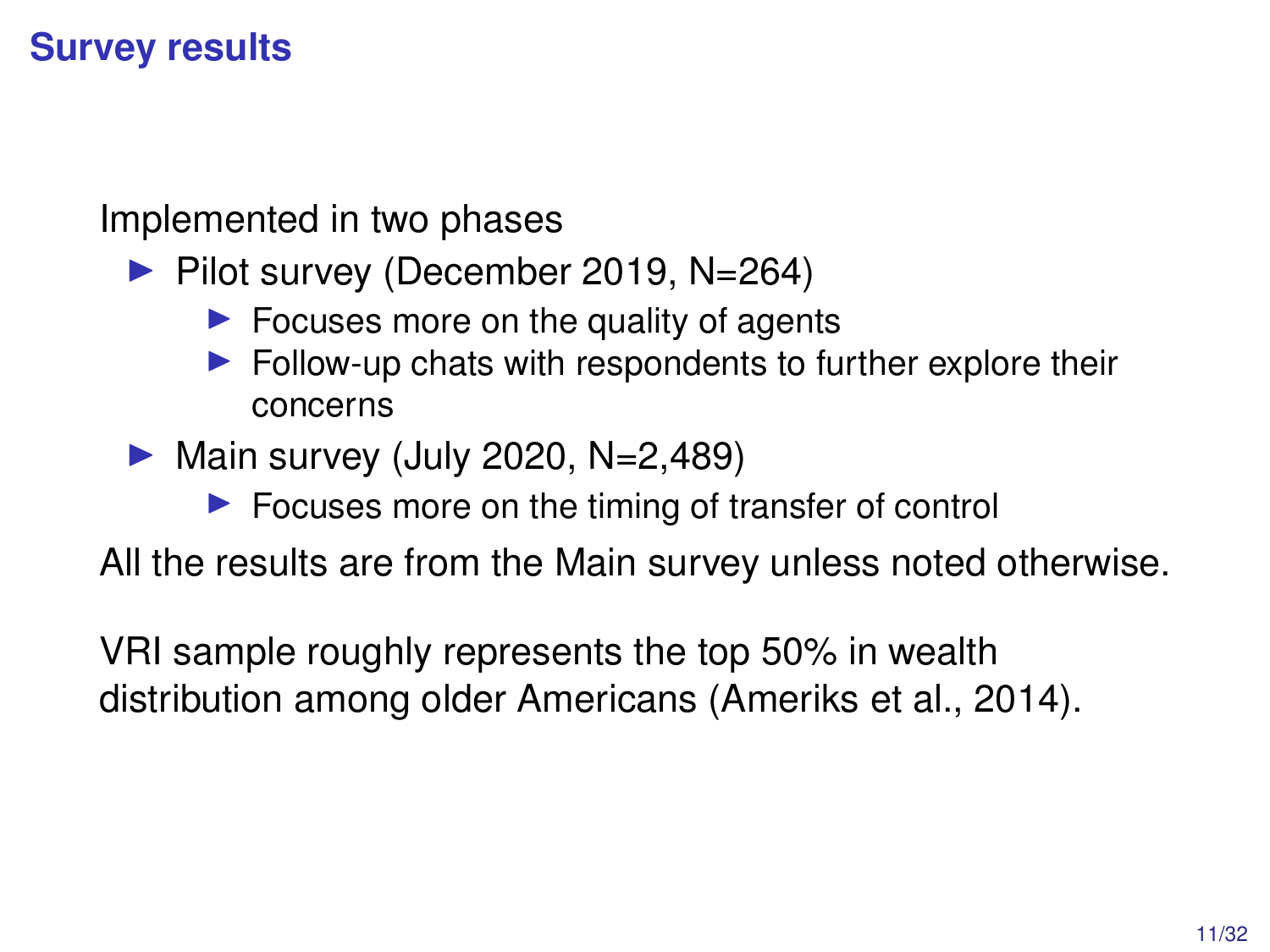"Cognitive decline means a deterioration in your abilities in:

- $\blacktriangleright$  Remembering things
- $\blacktriangleright$  Learning new things in general
- ▶ Making decisions on everyday matters
- ▶ Handling financial matters (for example, your pension or dealing with the bank)
- ▶ Using your intelligence to reason things through"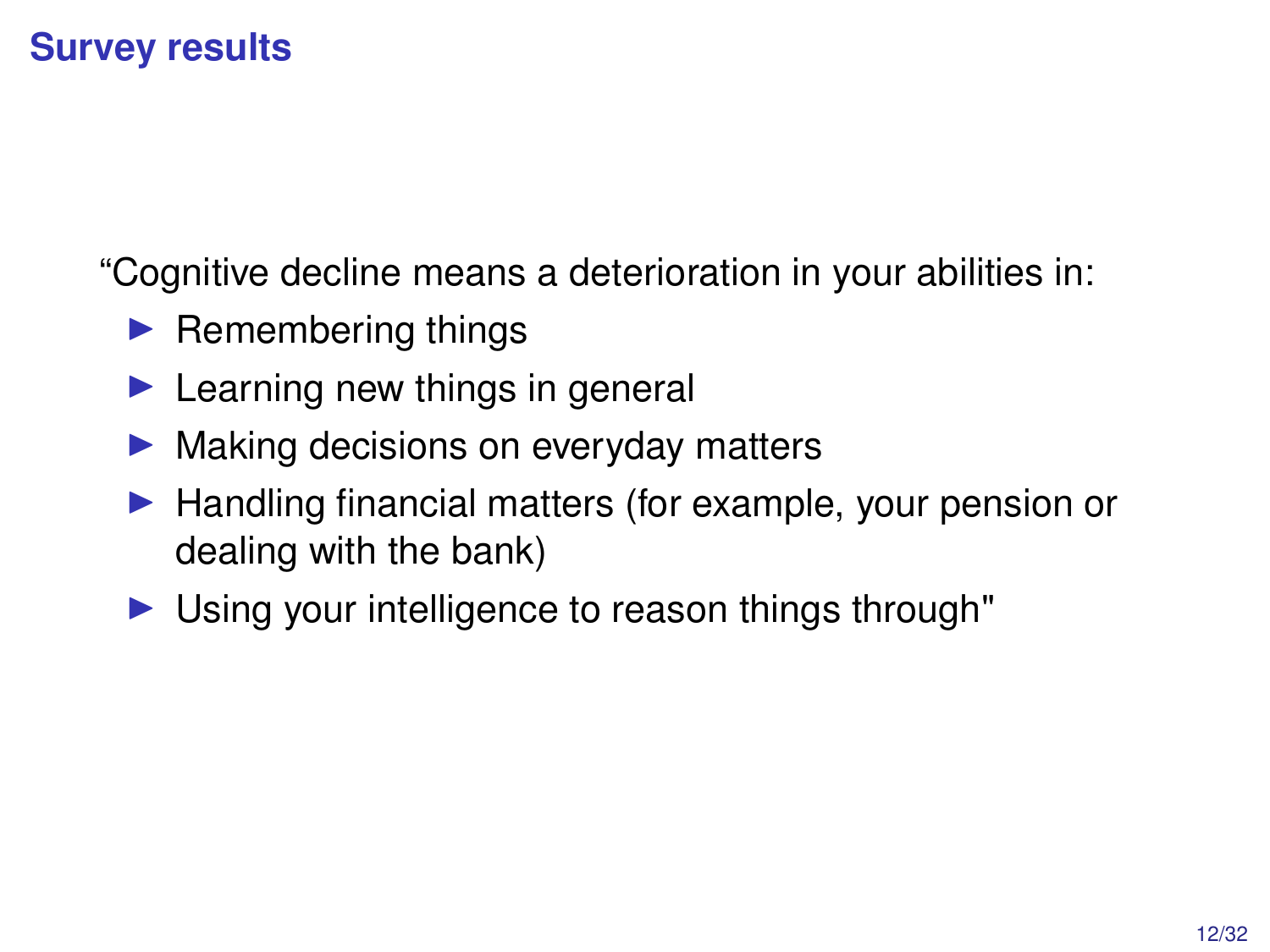| % Chance of having                   | 25-pctile | Median | 75-pctile | Mean | N     |
|--------------------------------------|-----------|--------|-----------|------|-------|
| Cognitive decline for $\geq 1$ year  | 5         | 15     | 55        | 30   | 2.489 |
| Cognitive decline for $\geq$ 5 years | 5         | 15     | 45        | 29   | 2.489 |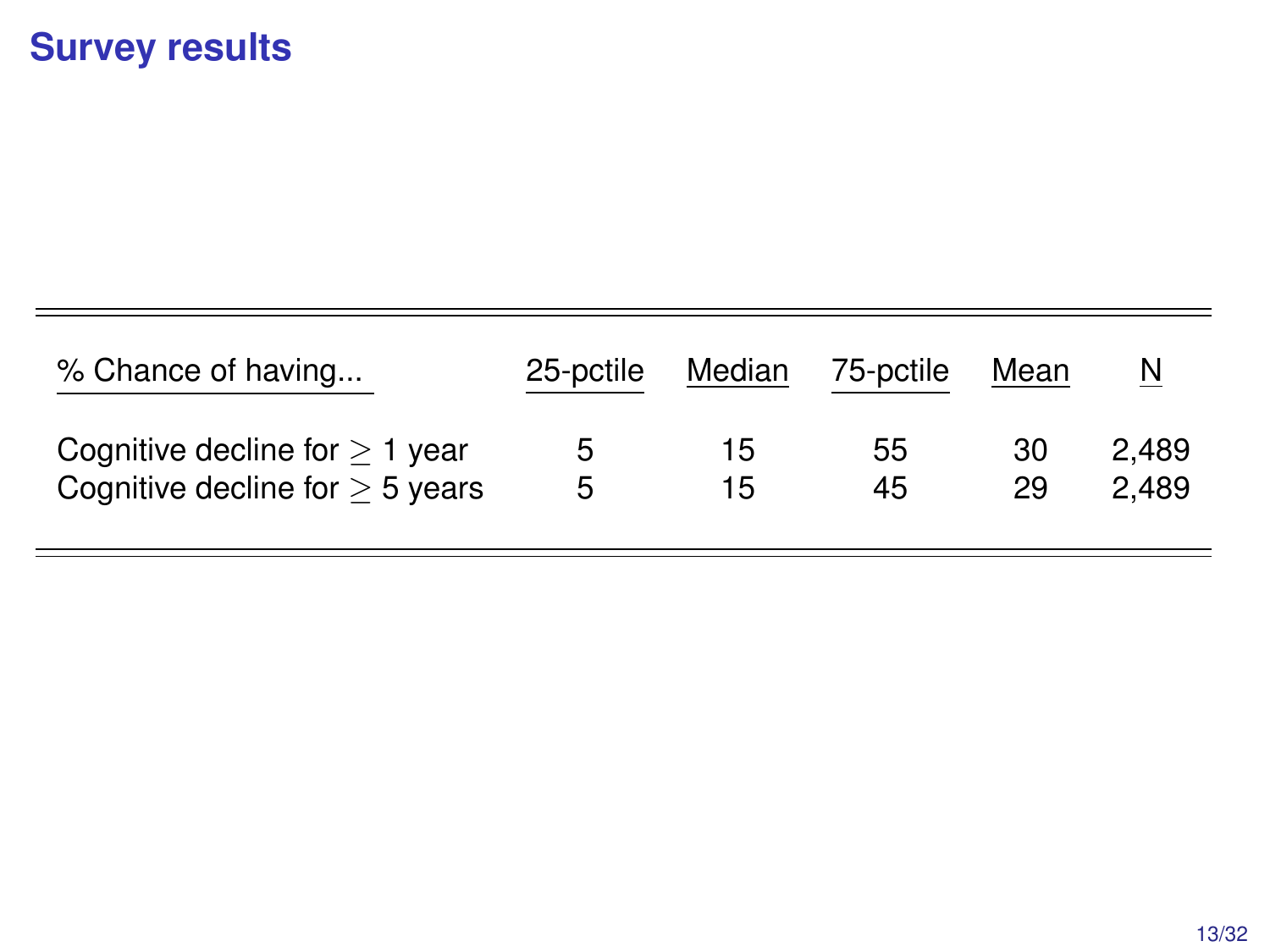Likely agent:

- ▶ "Who do you think is most likely to make financial decisions on your behalf if you have significant cognitive decline?" (No spouse/partner available)
	- $\blacktriangleright$  A child: 69.8%
	- $\blacktriangleright$  A sibling: 9.7%
	- ▶ A trustee/an institution: 8.7%
	- ▶ A grandchild: 0.6%
	- ▶ Others: 9.2%
	- ▶ None: 1.8%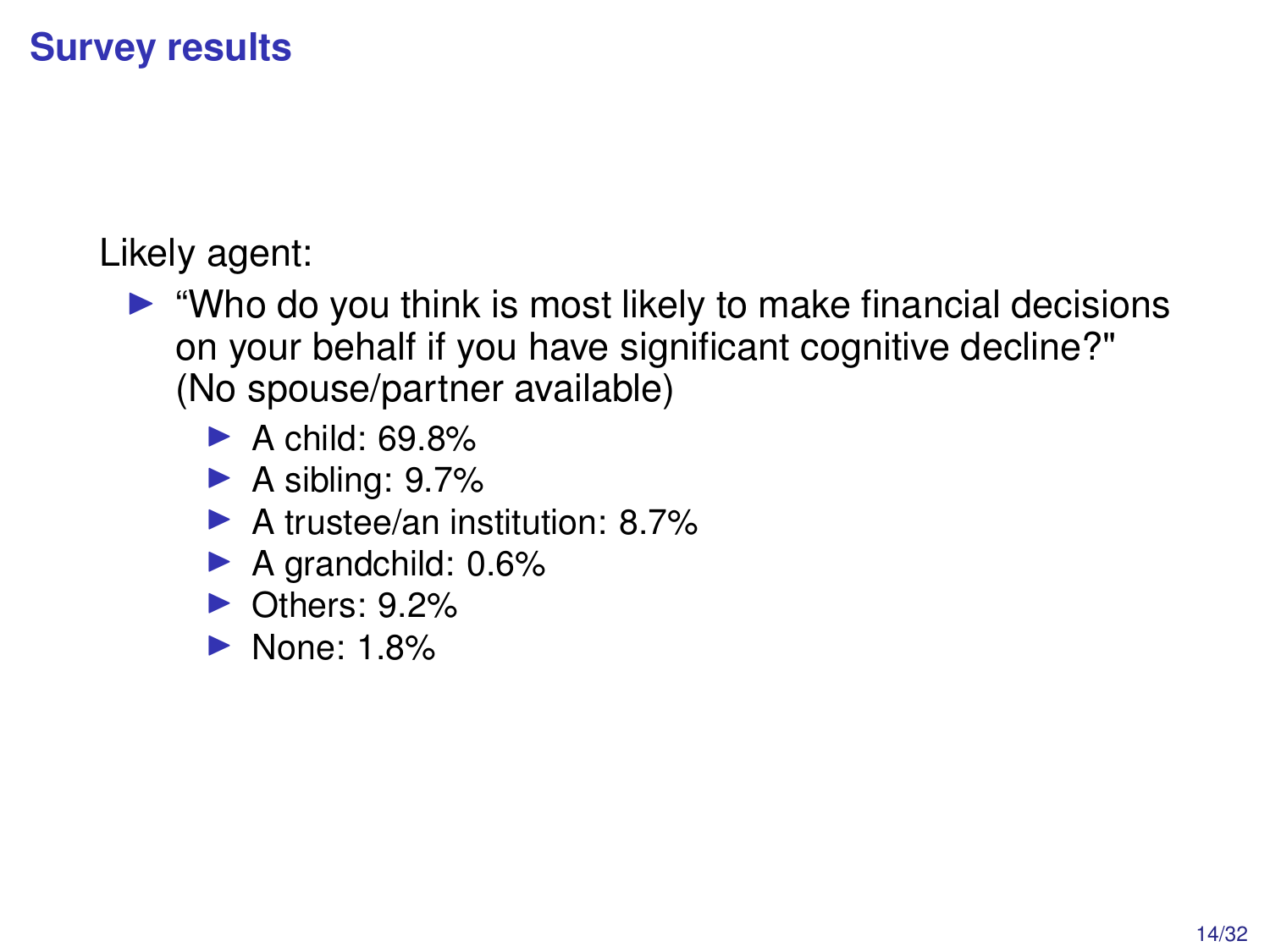Quality of the agent:

| How good your agent would be at       | Excellent | Very good | Good  | Fair or Poor |
|---------------------------------------|-----------|-----------|-------|--------------|
| Understanding your needs & desires    | 44.1%     | 38.5%     | 13.8% | 3.5%         |
| Understanding your fin. situation     | 48.4%     | 33.3%     | 14.8% | 3.5%         |
| Understanding fin. matters in general | 48.4%     | 32.4%     | 15.1% | 4.1%         |
| Pursuing your interest                | 56.7%     | 30.2%     | 10.2% | 3.0%         |

Quantitative measures from the Pilot survey reveal that:

▶ Agents are almost as good as self without cognitive decline.

<span id="page-14-0"></span>[Detail](#page-36-0)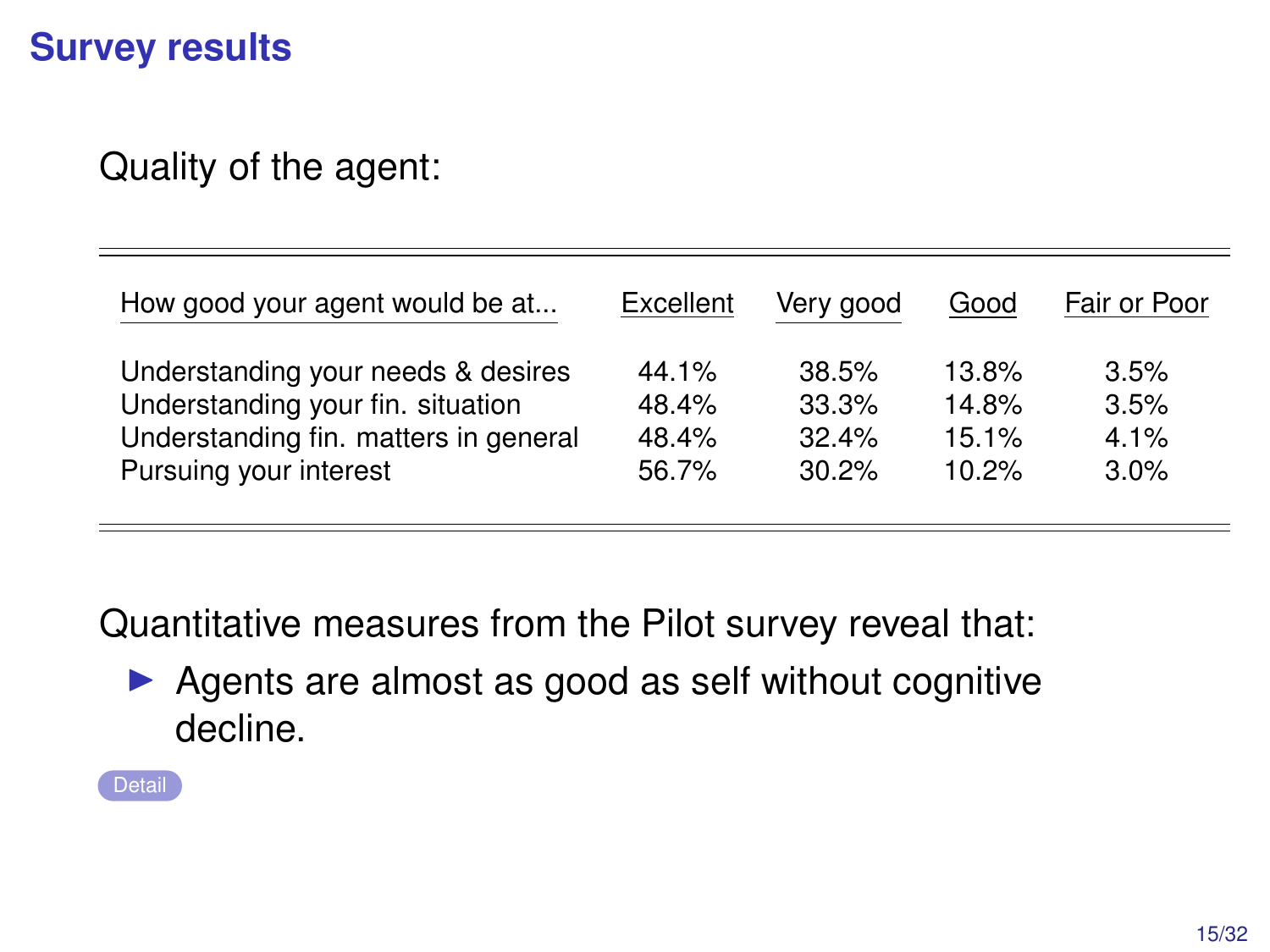| % Chance of               | 25-pctile | Median | 75-pctile | Mean | $\overline{\mathsf{M}}$ |
|---------------------------|-----------|--------|-----------|------|-------------------------|
| The agent being available | 55        | 85     | 100       | 76   | 2.489                   |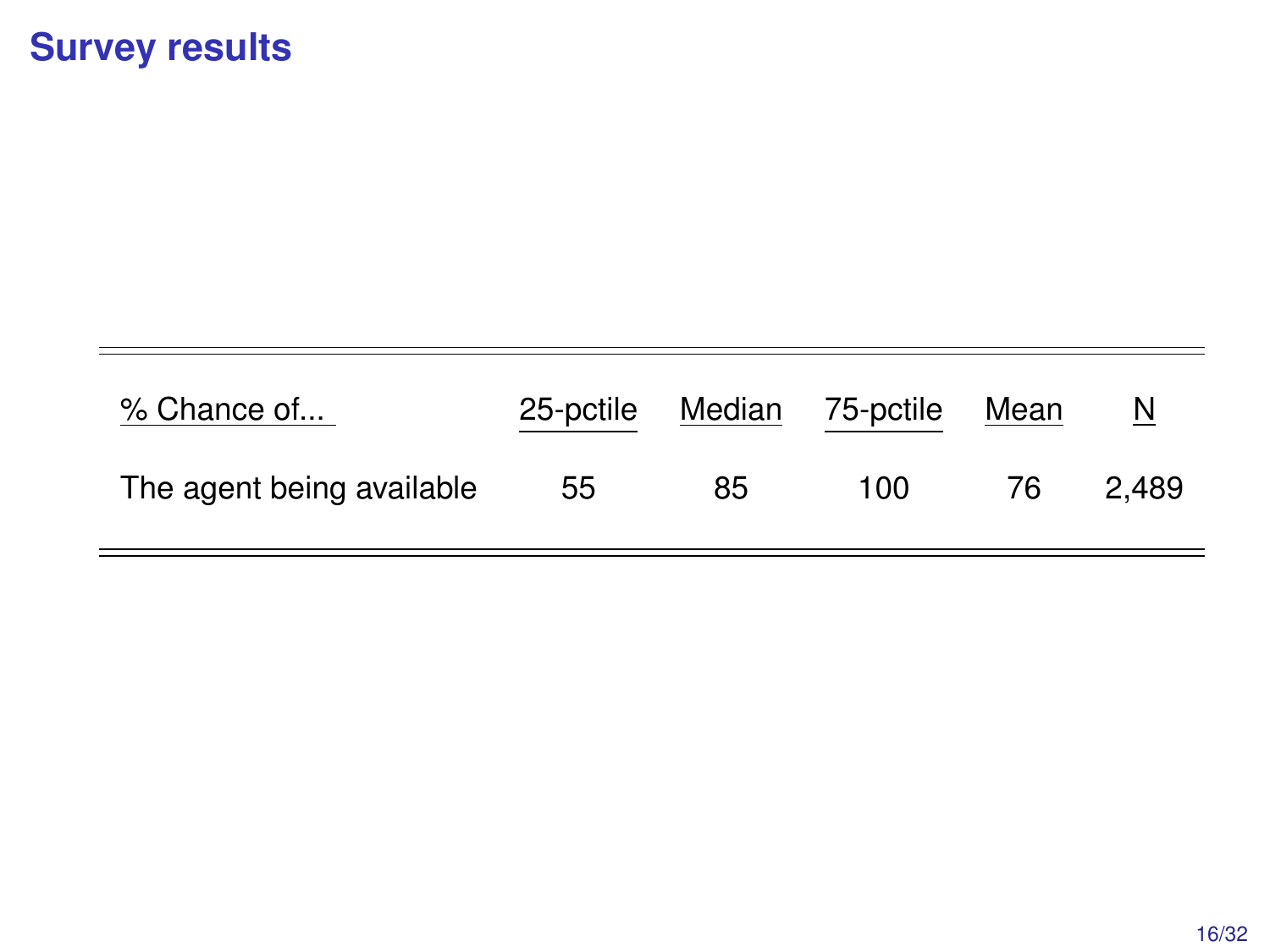Key points of the hypothetical scenario on the timing of transfer:

- $\blacktriangleright$  Last five years of life
- $\blacktriangleright$  Have mild cognitive decline in the first year.
- ▶ Subiective progression of cognitive decline during the rest of the following five years.
- ▶ (If coupled) Outlived your spouse/partner.
- ▶ Have wealth of \$W (the nearest multiple of \$500K from to actual wealth). Following decisions need to be made:
	- $\blacktriangleright$  How to spend (routine spending, non-routine spending, LTC, etc.)
	- ▶ Saving for future and managing investment
	- Giving to relatives, friends, or charities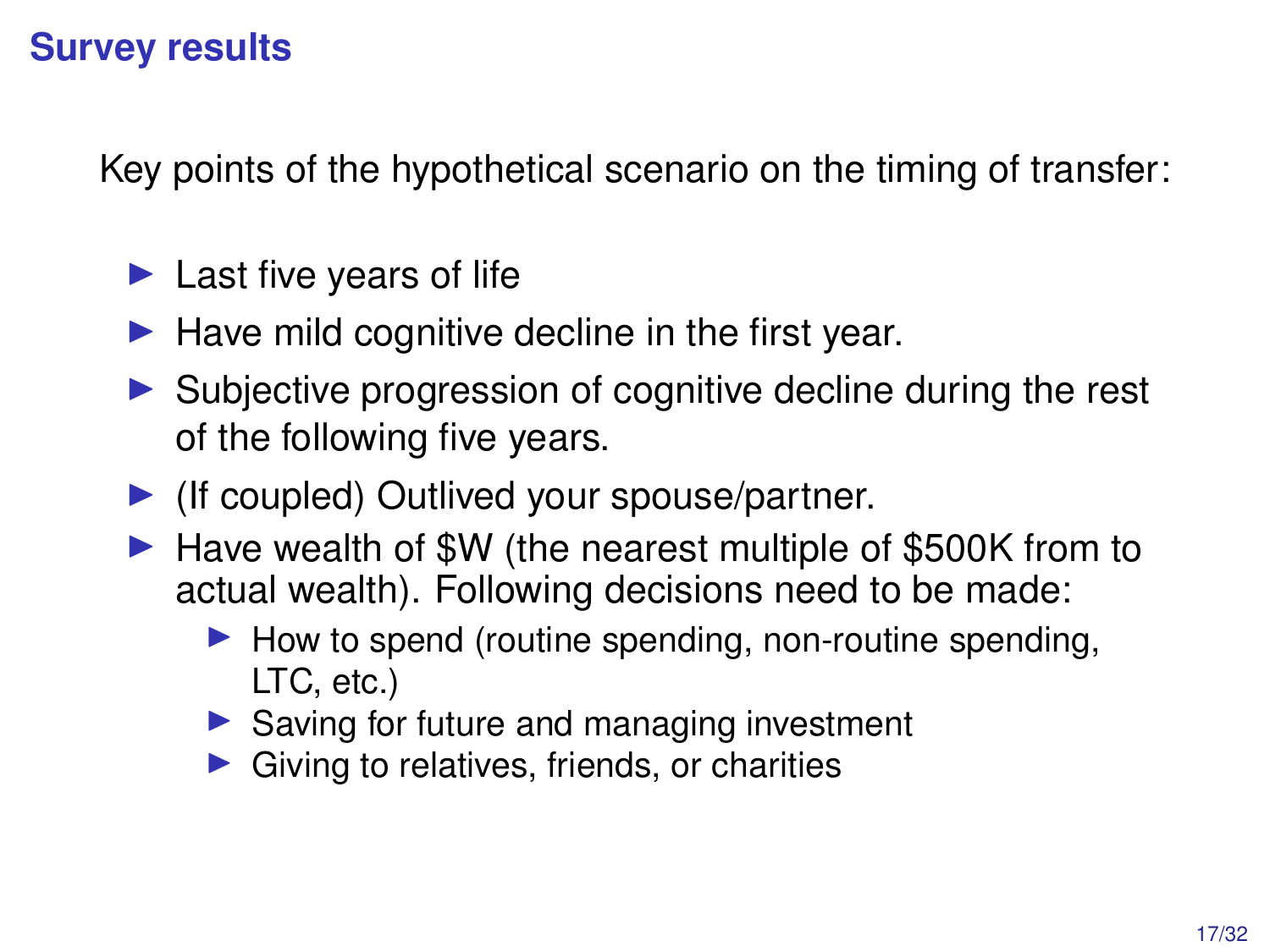Responses on optimal timing of transfer:

- $\blacktriangleright$  Immediately at the onset of cognitive decline: 8.0%
- ▶ During further decline, but before you completely lose the ability to manage your finances: 83.9%
- $\triangleright$  When you completely lose the ability to manage your finances: 8.1%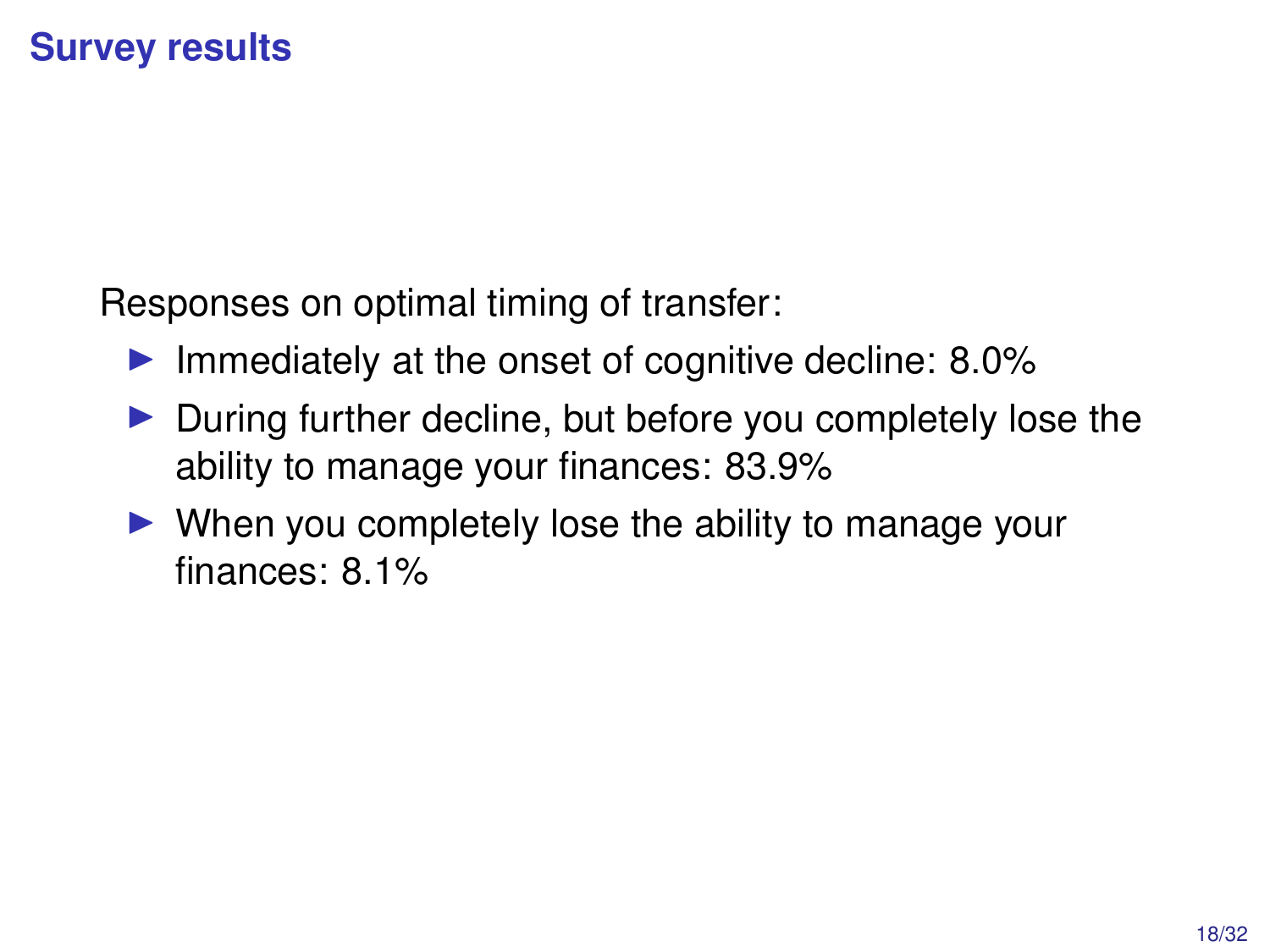It may happen at the wrong time:

| % Chance of      | 25-pctile | Median | 75-pctile | Mean | N     |
|------------------|-----------|--------|-----------|------|-------|
| Delayed transfer | 15        | 25     | 55        | 35   | 2.293 |
| Early transfer   | 5         | 25     | 35        | 24   | 2.295 |

[Why at the wrong time?](#page-37-0)

Branching based on what they are more worried about:

- ▶ Delayed transfer: 60.6%
- <span id="page-18-0"></span>▶ Early transfer: 36.0%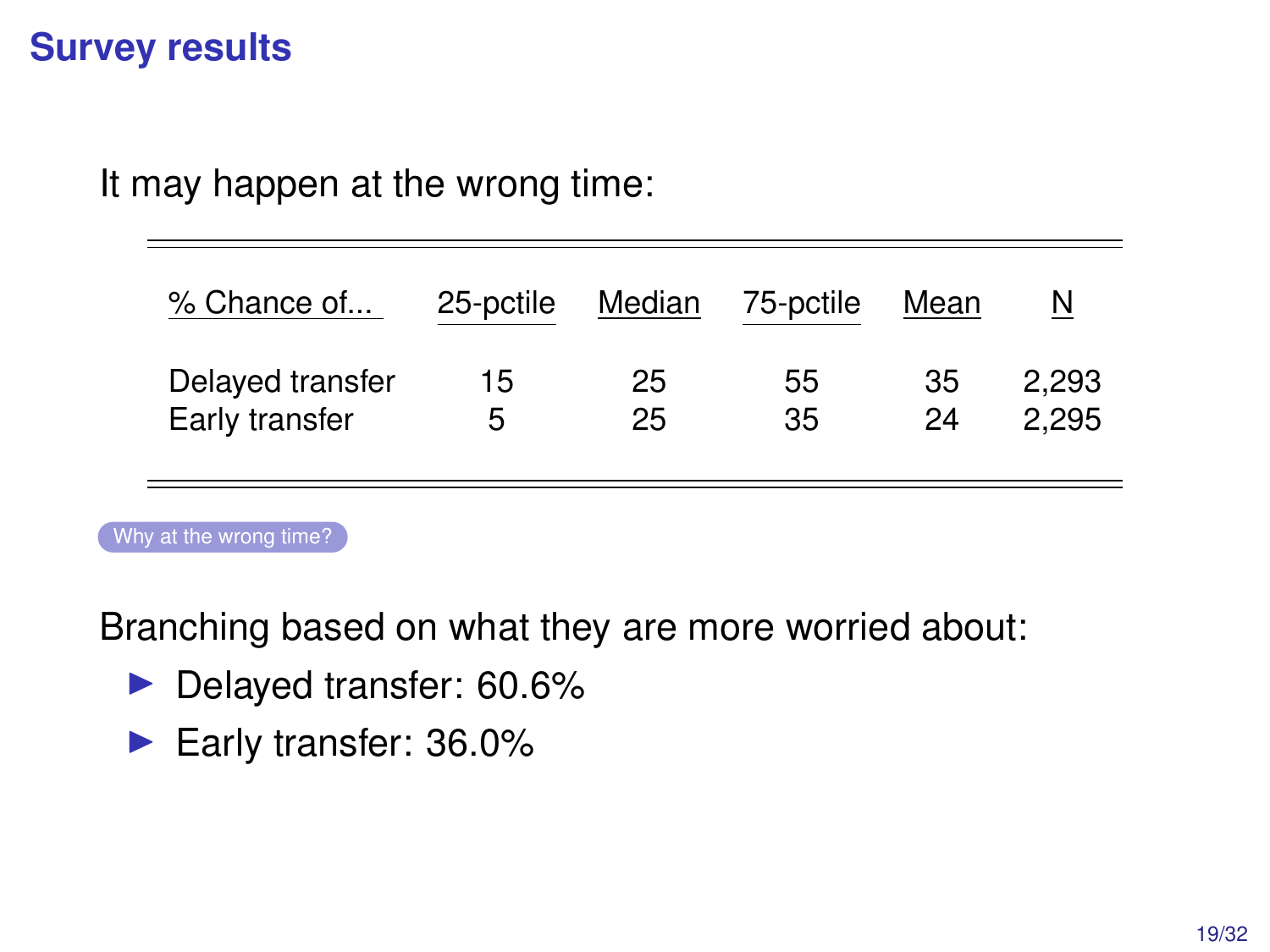Measuring compensating variation for transfer at the wrong time (in the delay branch):

- $\blacktriangleright$  Scenario 1: Transfer at the ideal time
- ▶ Scenario 2: Delayed transfer

"At what level of resources would you be **just as well off** with the spending and saving decisions under **Scenario 2** as with those under **Scenario 1** with **\$500,000**?"

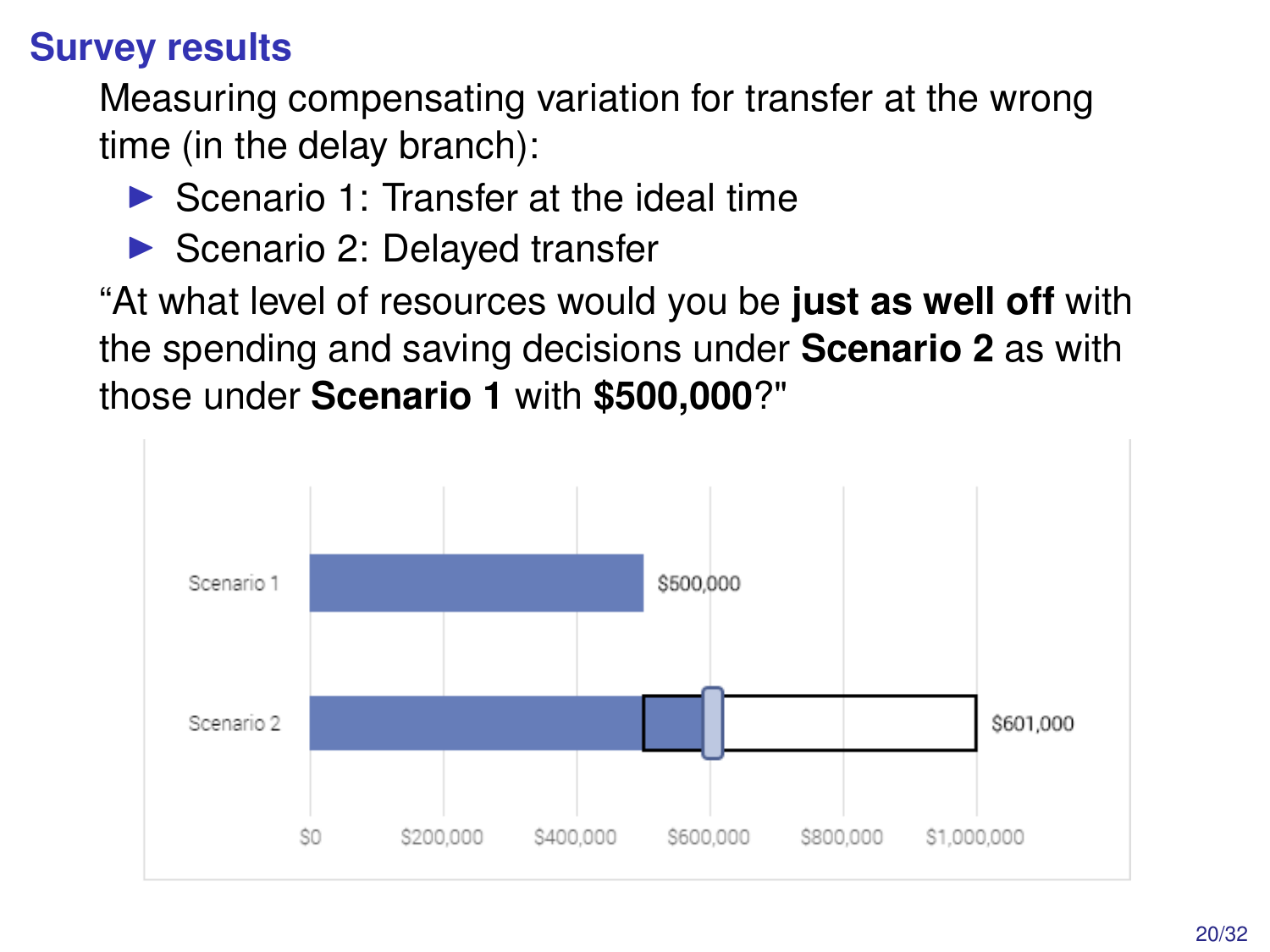Measured compensating variation (in % of \$W)  $(i.e., \bar{\nu}(W) = \hat{\nu}((1 + x)W)).$ 

| Welfare cost (% of \$W) | 25-pctile | Median | 75-pctile | Mean | N     |
|-------------------------|-----------|--------|-----------|------|-------|
| Delayed transfer        |           | 19     | 34        | 18   | 1.465 |
| Early transfer          |           | 13     | 27        | 10.  | 859   |



<span id="page-20-0"></span>▶ Cf. Mazzona and Peracchi (2020): Unaware cognitive decline results in 10% loss of wealth among wealthy, stockholders.

<span id="page-20-1"></span>**[Credibility](#page-40-0)**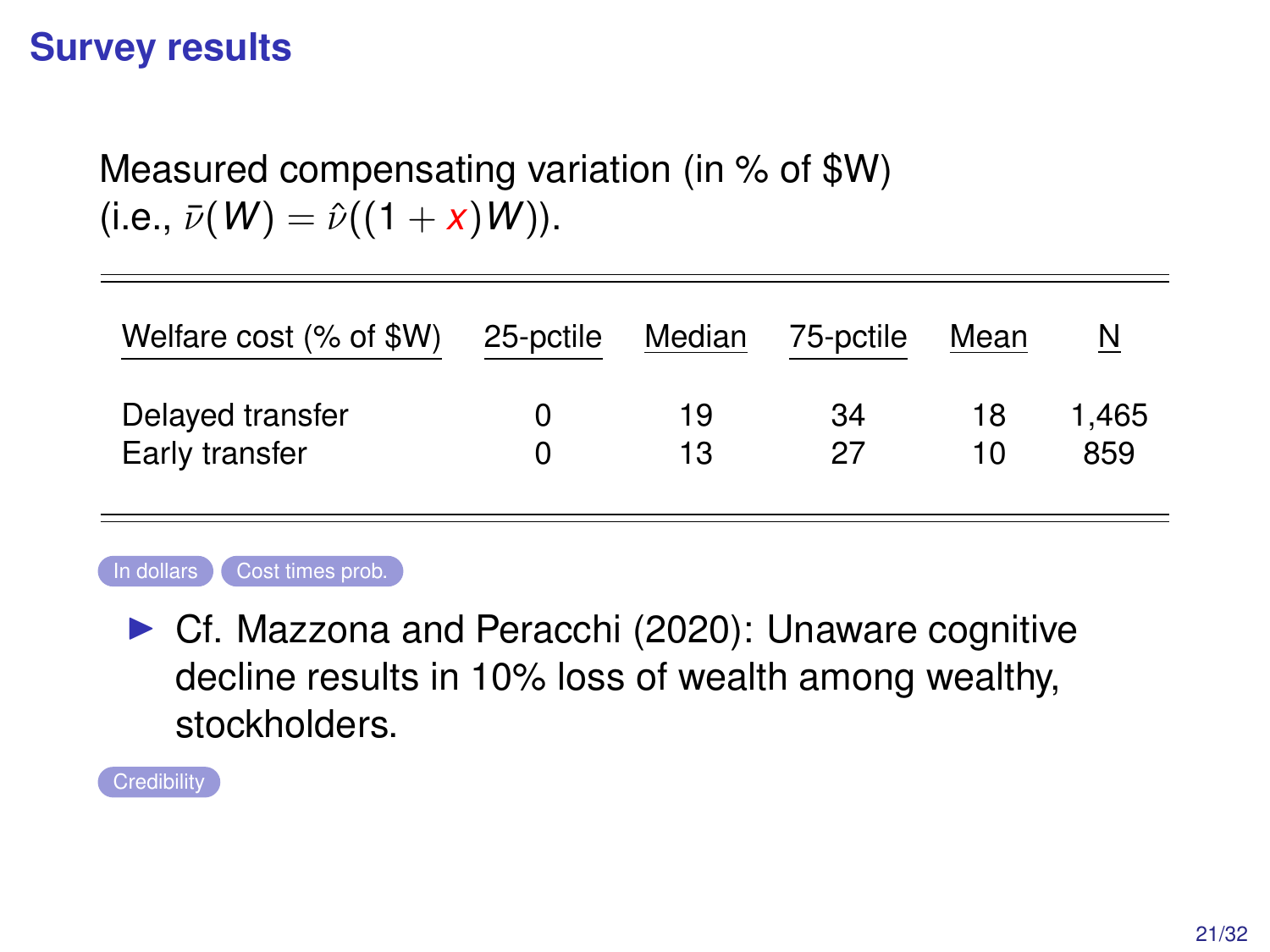- ▶ Simple, stylized model of uncertainty about future cognitive state and awareness of it with imperfect agency.
- $\triangleright$  Model of big irreversible mistake that is more likely when more declined.
	- $\triangleright$  Captures the possibility of making big financial mistakes, being a victim of financial fraud, etc.
- ▶ Uncertainty about awareness of cognitive decline puts a significant limit on the role of agency.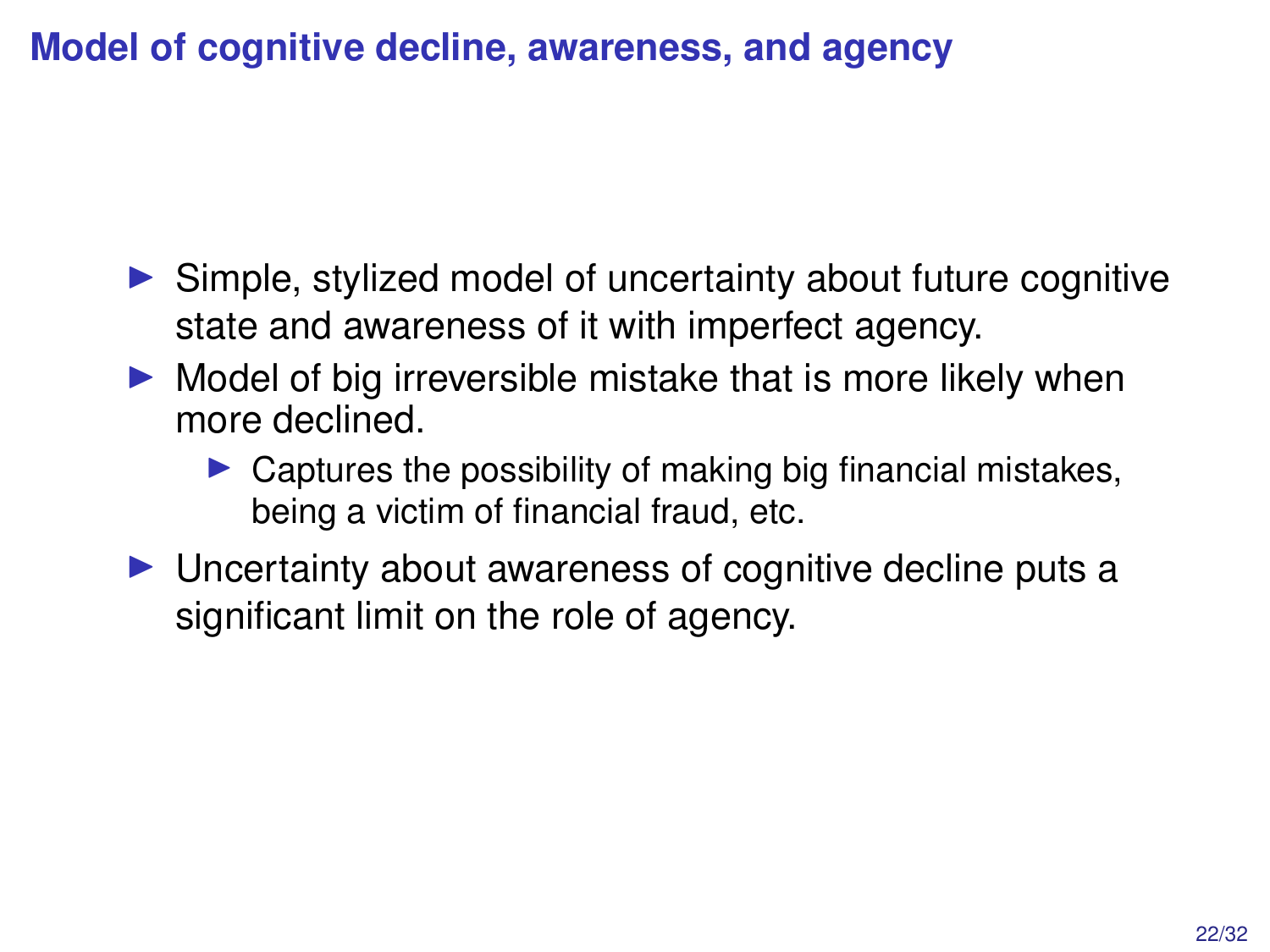# ▶ *T*-period model.

- **►** Cognitive ability:  $\theta_t \in \{\theta^1, \dots, \theta^N\}$ , with:
	- $\blacktriangleright$  1 >  $\theta^1$  >  $\theta^2$  >  $\cdots$  >  $\theta^N$  > 0
	- $\blacktriangleright$   $\theta_1 = \theta^1$  (mild CD in the first period)
- $\triangleright$  Cognitive ability evolves based on the non-increasing 1st-order Markov process,  $\pi_{\theta'|\theta}$ .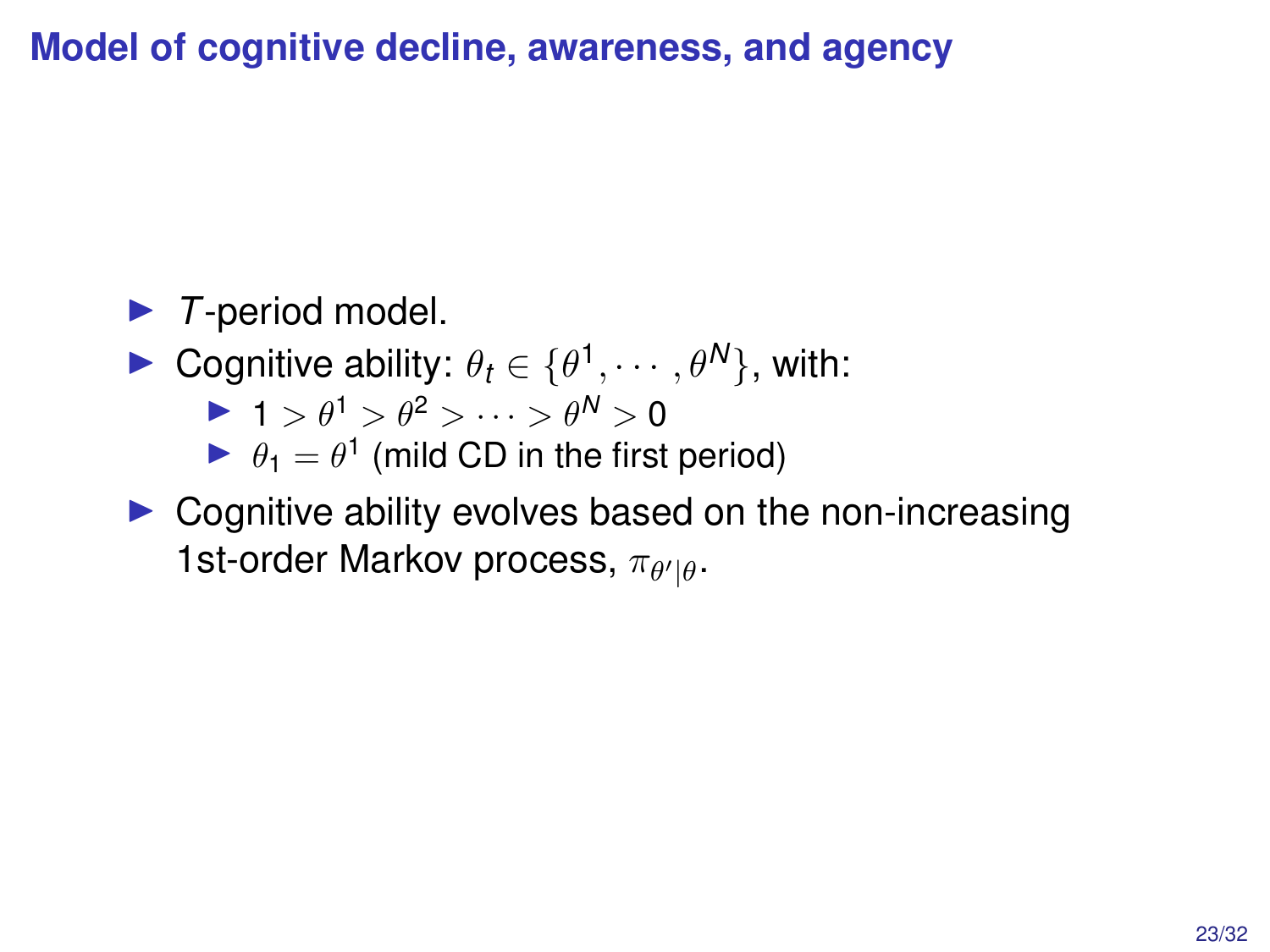- $\blacktriangleright$  Flow utility is given as  $U(\cdot)$ , which does not depend on  $\theta$ .
- $\triangleright$  There are two options available in the choice set without the agent:  $X = \{\bar{x}, x\}.$
- $\blacktriangleright$  Preference is such that:  $U(\bar{x}) > U(\underline{x})$ .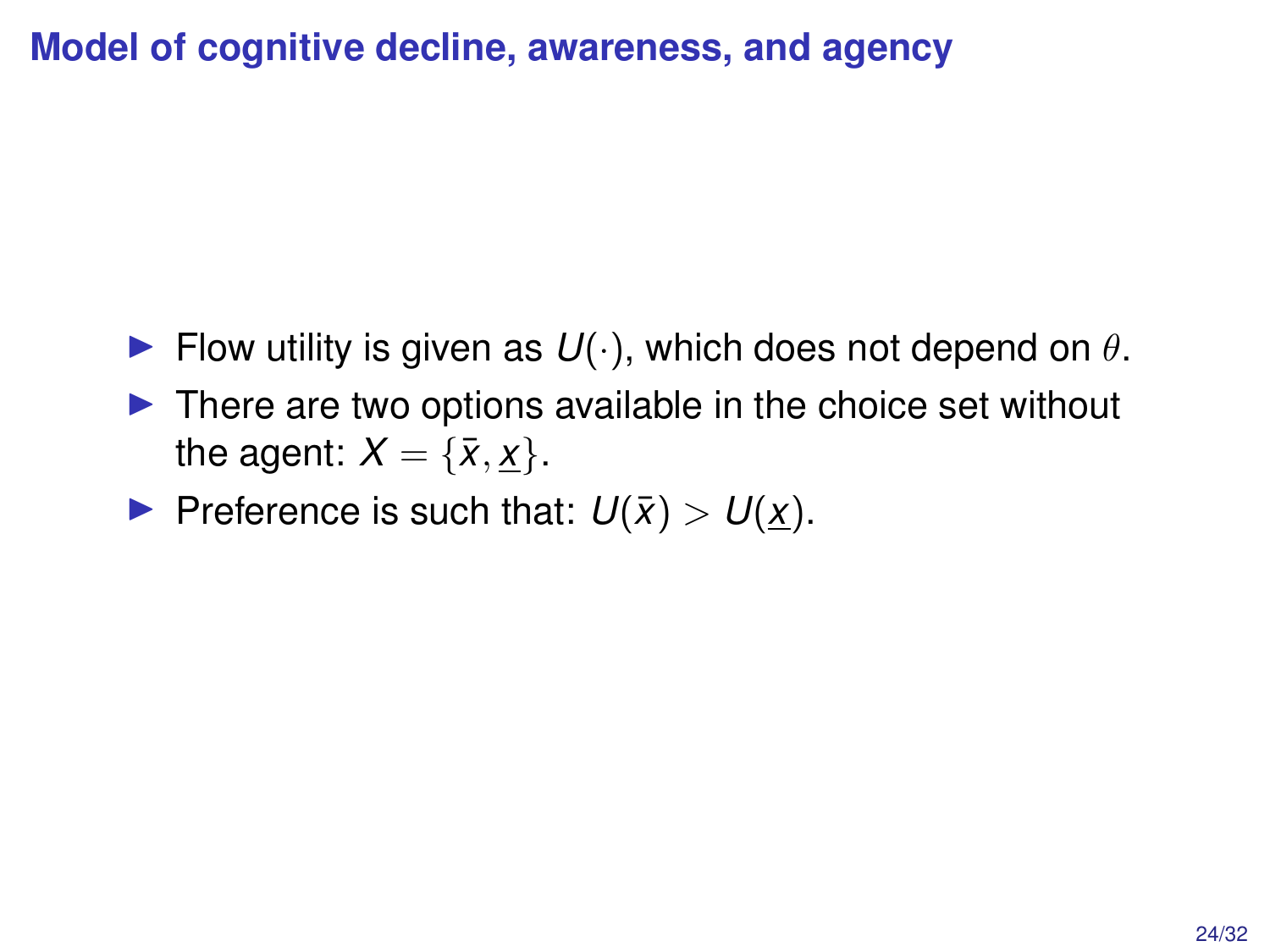- $\triangleright$  Bad irreversible outcome triggered by a bad financial choice, with two options {G, B}.
- If *B* is chosen, then the choice set becomes  $X_B = \{x\}$  for the remaining periods.

▶ Forced to choose the worst option from the next period.

- $\blacktriangleright$  If *G* is chosen, then the choice set *X* is still intact in the next period.
- **►** The chance of choosing *B* is  $1 \theta$ .
	- ▶ Cognitive decline raises the chance of *B*.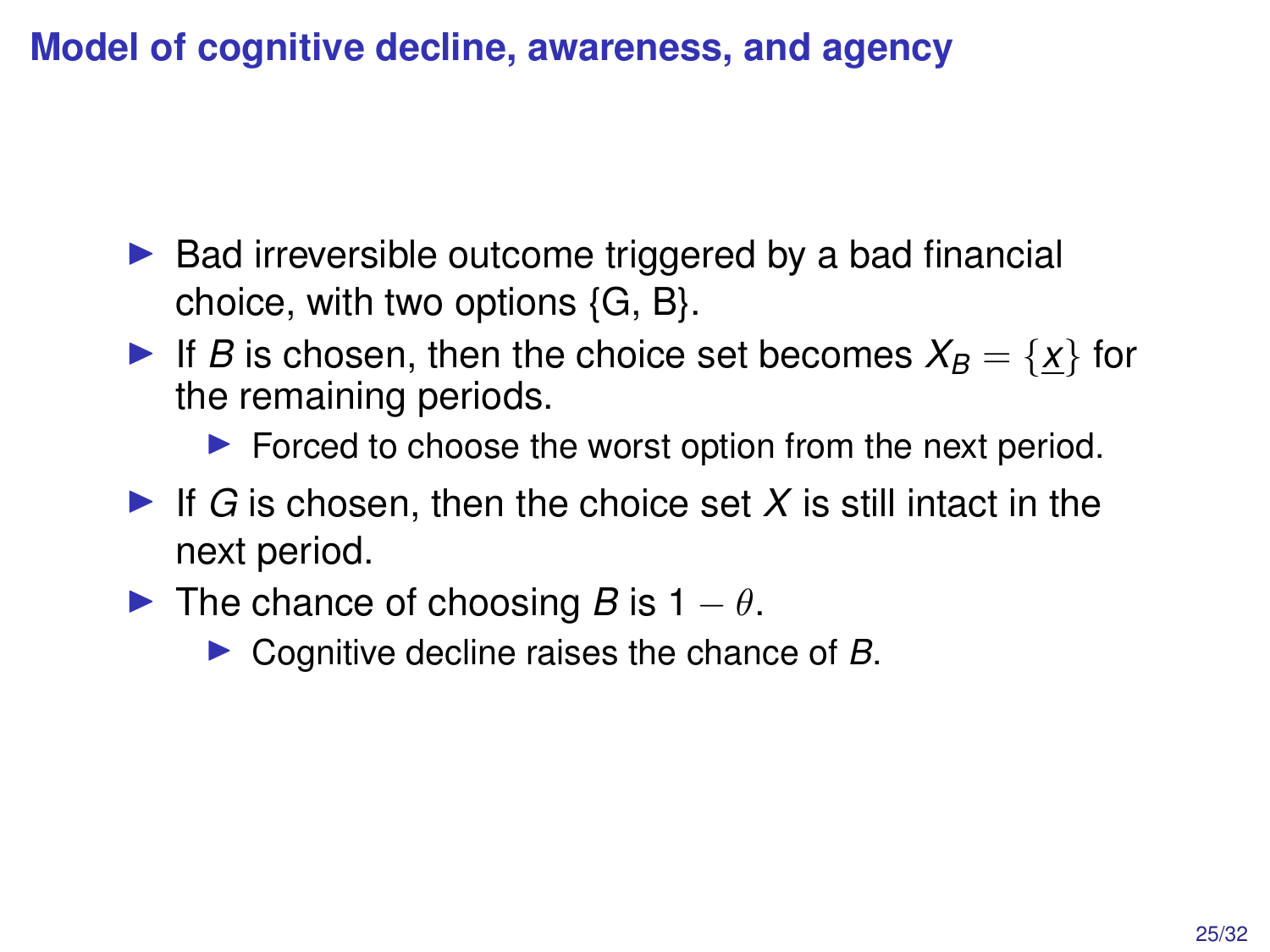- $\triangleright$  Can transfer to the agent at any time
	- ▶ No involuntary transfer even with cognitive decline.
- $\blacktriangleright$  The agent will choose  $x^A$  from now on.
- $\blacktriangleright$   $U(\bar{x}) > U(x^A) > U(\underline{x})$ : the principal faces a trade-off.
- ▶ Utility cost of using the agent:  $D(\theta) \ge 0$ , with  $D'(\theta) \ge 0$ .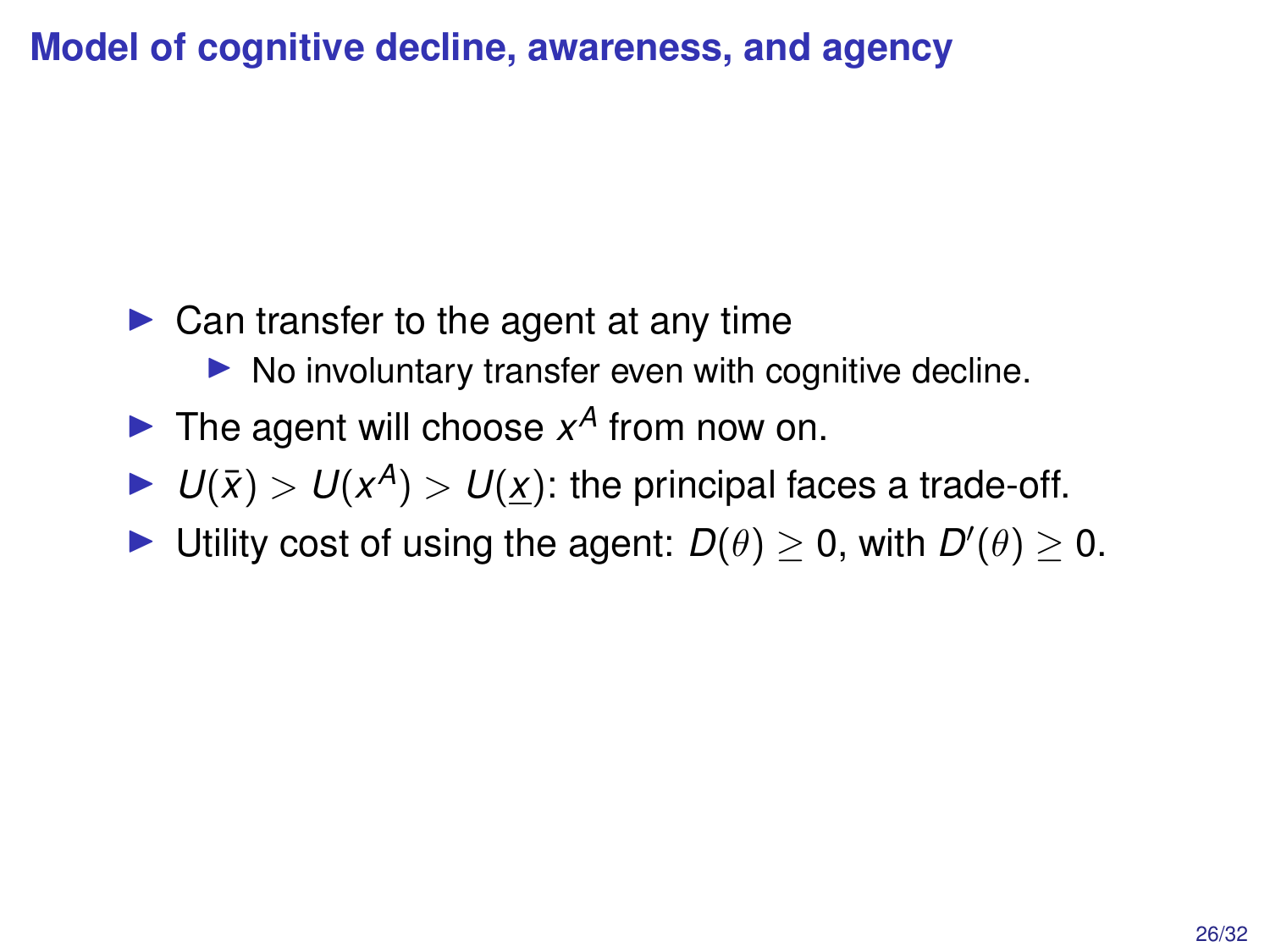- $\triangleright$  At the beginning of each period, the principal learns about the true value of  $\theta$  with the probability  $\zeta$  (for simplicity, independent of  $\theta$ ).
- $\blacktriangleright$  When no learning, Bayesian updating on  $\theta$ .
- $\blacktriangleright$  Principal may decline without noticing it.
- $\triangleright$  We solve the model and compare the timing of the transfer with optimal timing under full information ( $\zeta = 1$ ).
- $\blacktriangleright$  Calibration determined by the survey evidence.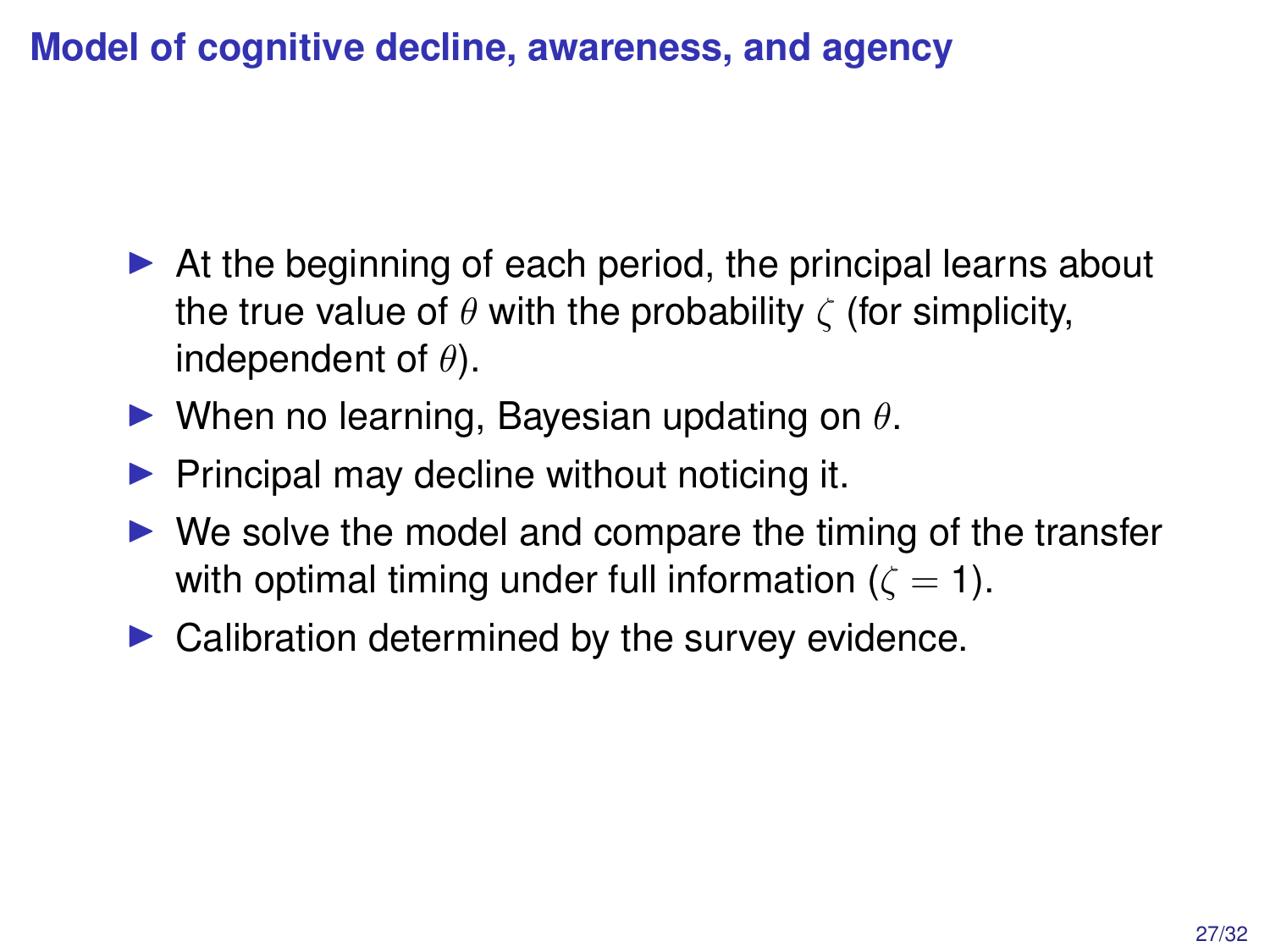# **Model results**

Our model calibrated based on the survey generates the following key observations: [Calibration](#page-34-0)

- $\blacktriangleright$  Model has four states:  $\{\theta^1, \theta^2, \theta^3, \theta^4\}.$
- ▶ Optimal timing of transfer under full information is as soon as reach  $\theta^2$ .
- ▶ 40% chance of failing to notice decline at the optimal timing of transfer.
	- ▶ 43% in the survey.
- ▶ 35% chance of delaying transfer compared to the optimal timing under full information.

▶ 35% in the survey.

▶ Average welfare cost of a delayed transfer equivalent to 15% reduction in consumption

▶ 18% in the survey.

<span id="page-27-0"></span>▶ Key frictions: limited awareness of cognitive decline and utility cost of using the agent when capable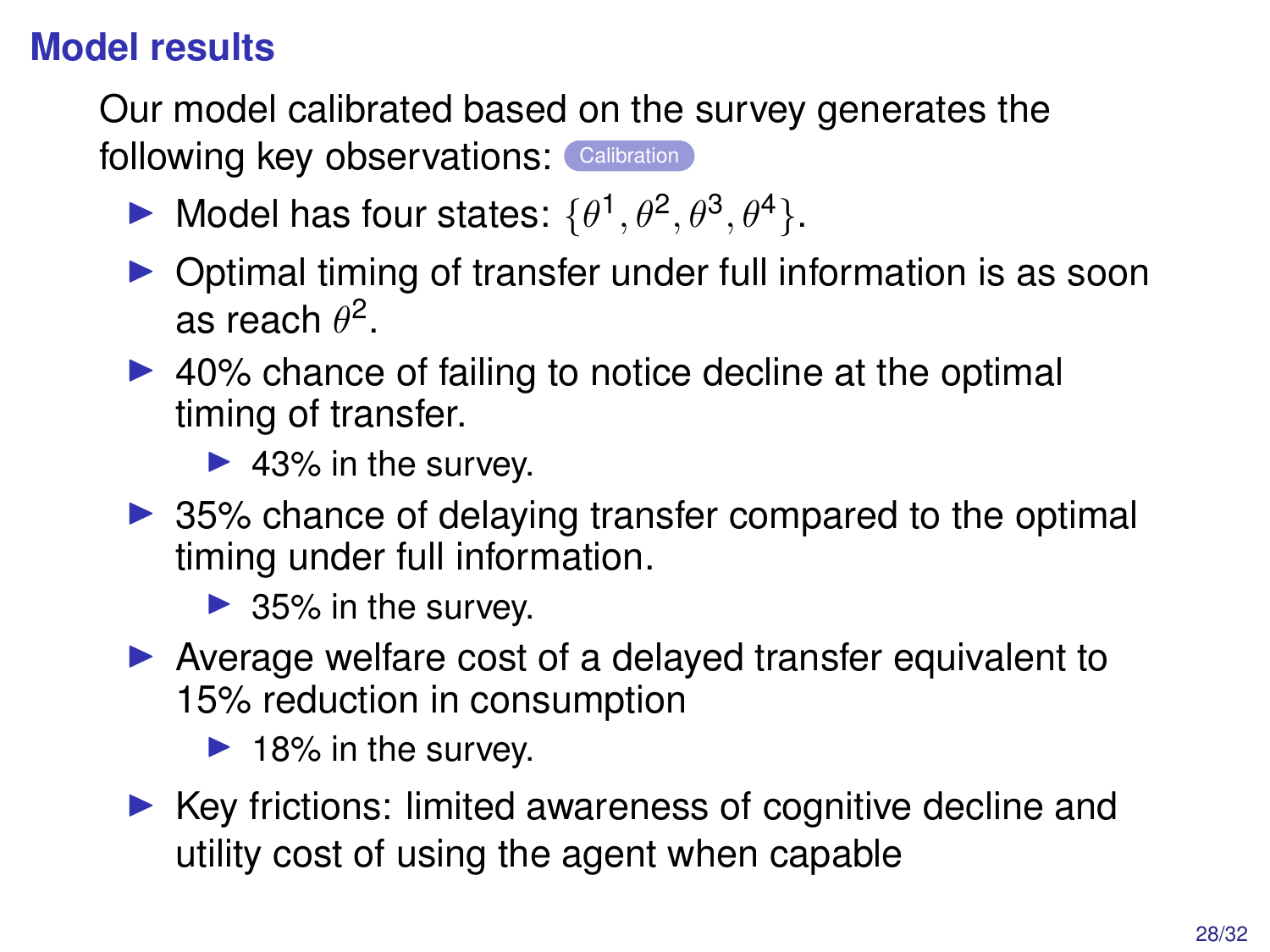## **Welfare**

- ▶ Conditional on having cognitive decline, transfer at the wrong time causes significant welfare loss.
- ▶ But how much do current respondents (unsure of future cognitive decline) care about this? The answer also depends on:
	- ▶ Welfare cost and chance of having transfer at the wrong time conditional on having cognitive decline
	- ▶ Chance of having cognitive decline (and outliving the spouse)
	- Marginal value of resources under cognitive decline **[Formula](#page-45-0)**

<span id="page-28-0"></span> $\triangleright$  We have measures of all these elements at the individual level. ([SSQ](#page-44-0))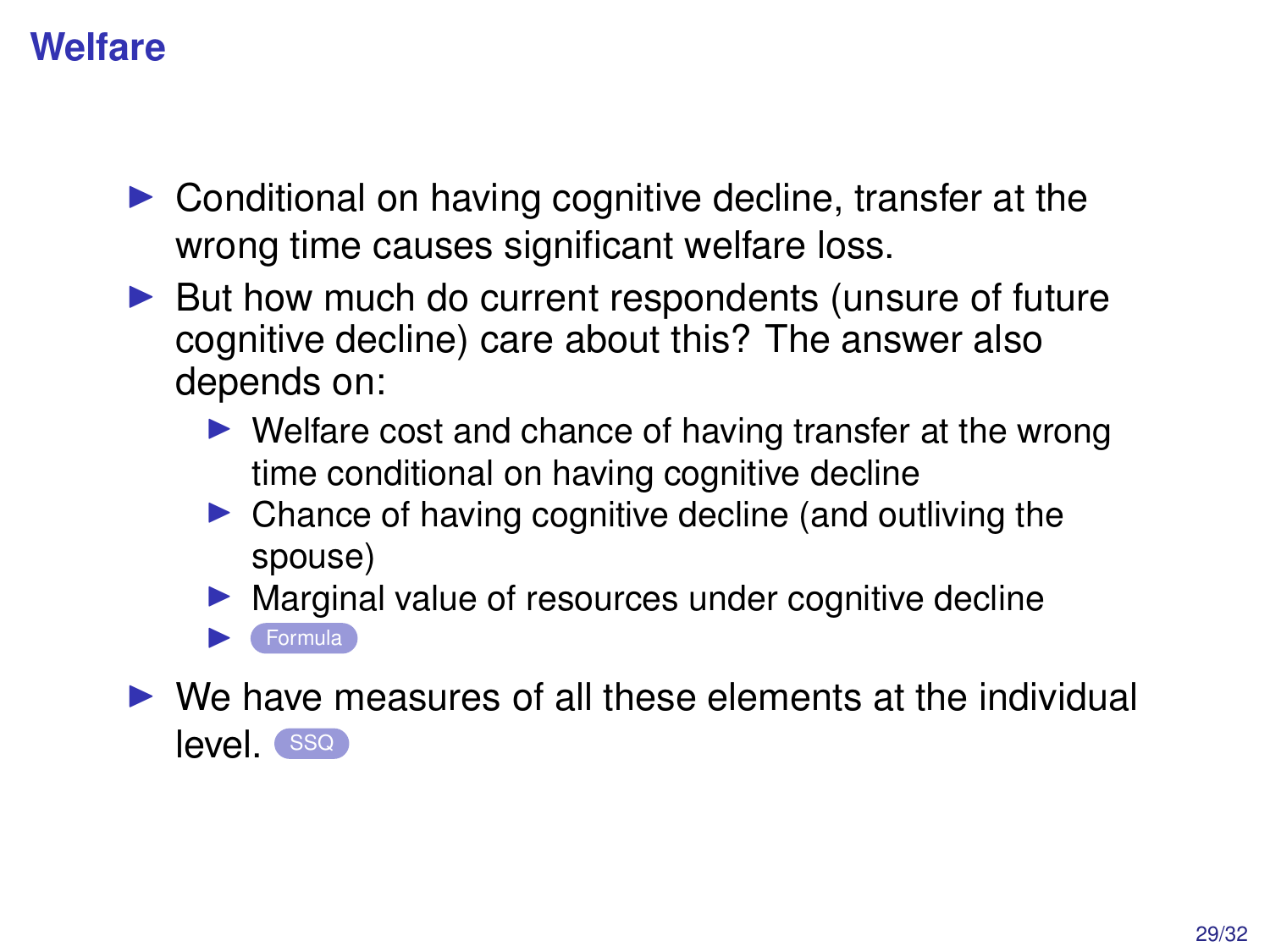#### **Welfare**

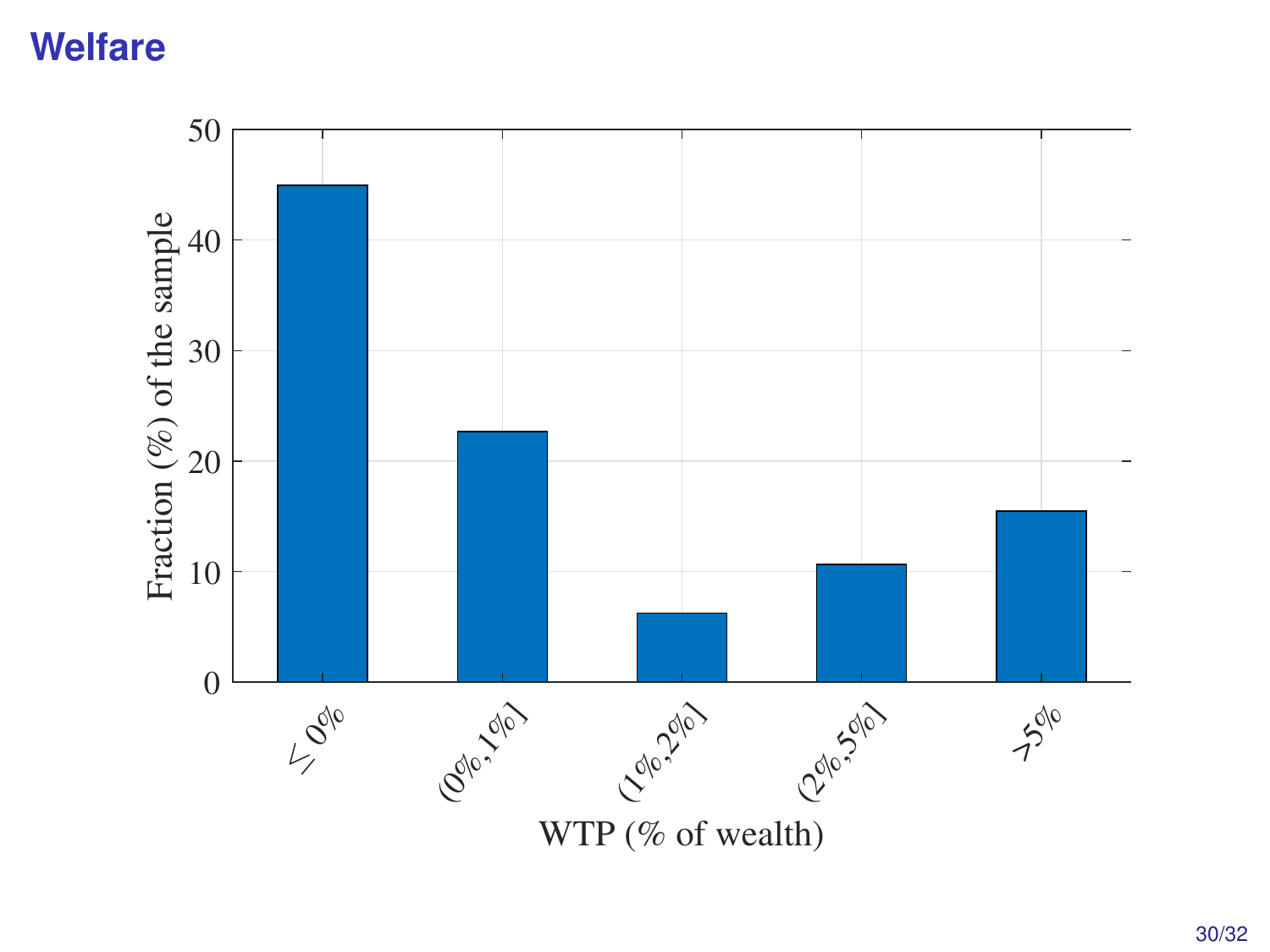#### **Welfare**

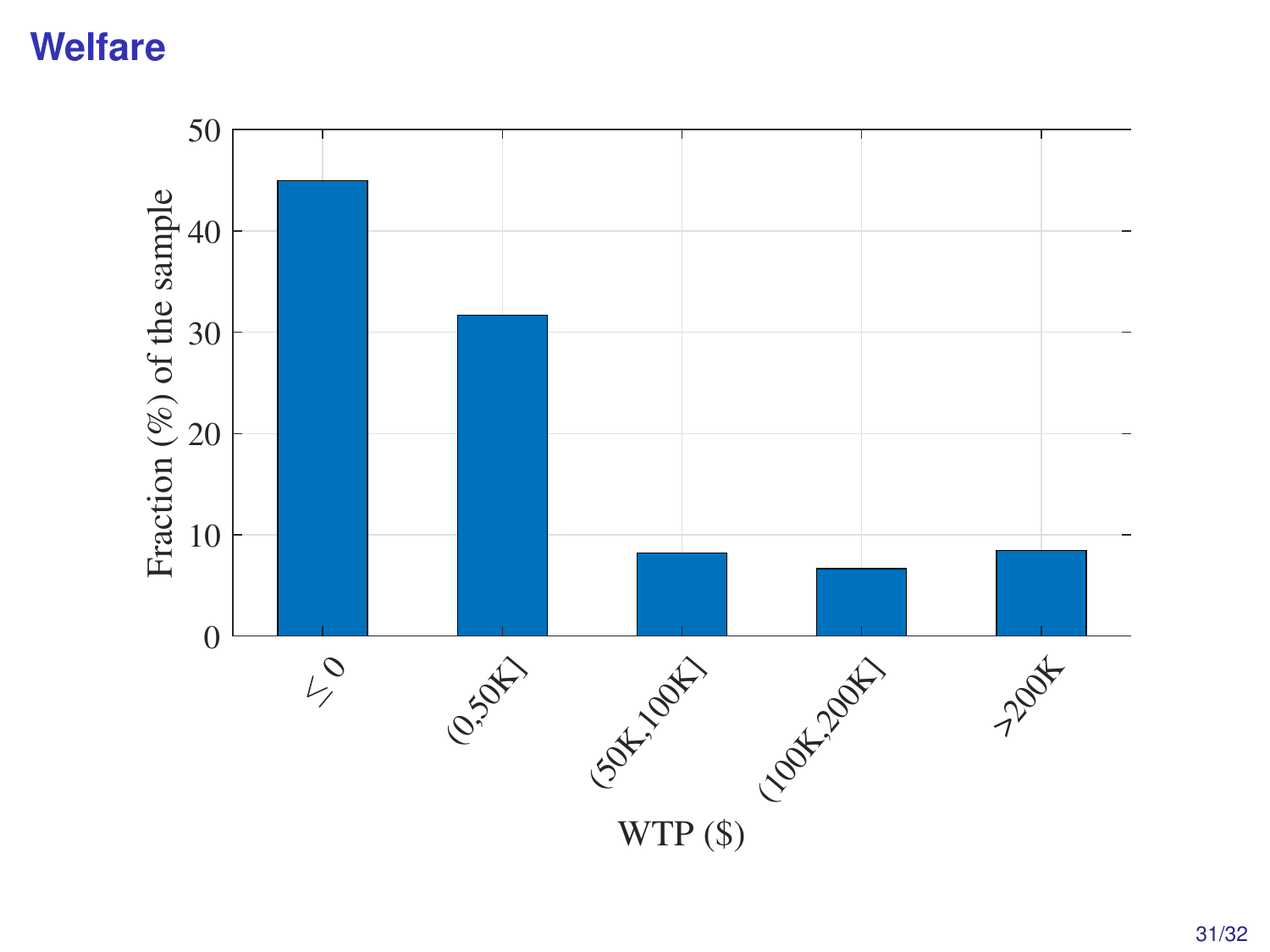# **Conclusion**

- $\blacktriangleright$  Late in life, households face risk of losing financial capability when they need to make big financial decisions.
- $\blacktriangleright$  Agency is a potential solution for this problem ...
	- $\blacktriangleright$  ... but there are real worries about failing to notice decline and transferring at the wrong time.
- $\blacktriangleright$  There is a strong need for innovations that can improve the timing of the transfer.
	- ▶ Again, from the online chats: I would hope that financial institutions would take a responsible approach to abnormal changes in behavior by a long-term client.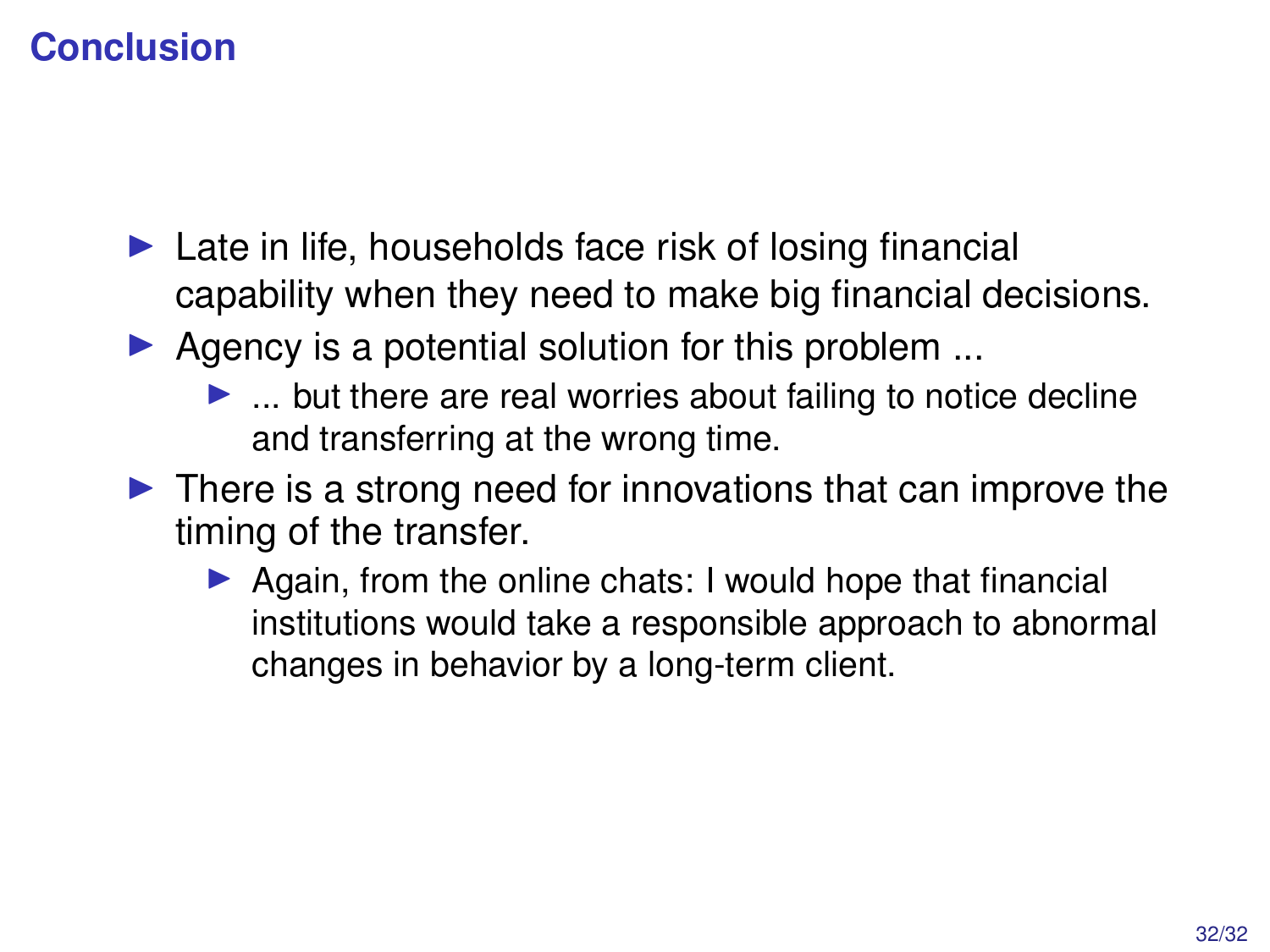# **Vanguard Research Initiative**

- ▶ Collaboration of U Michigan, NYU, and Vanguard.
- ▶ Goal: Examine decisionmaking of older Americans with some financial wealth.
- ▶ Run (almost) annual surveys on a large sample of account holders at Vanguard.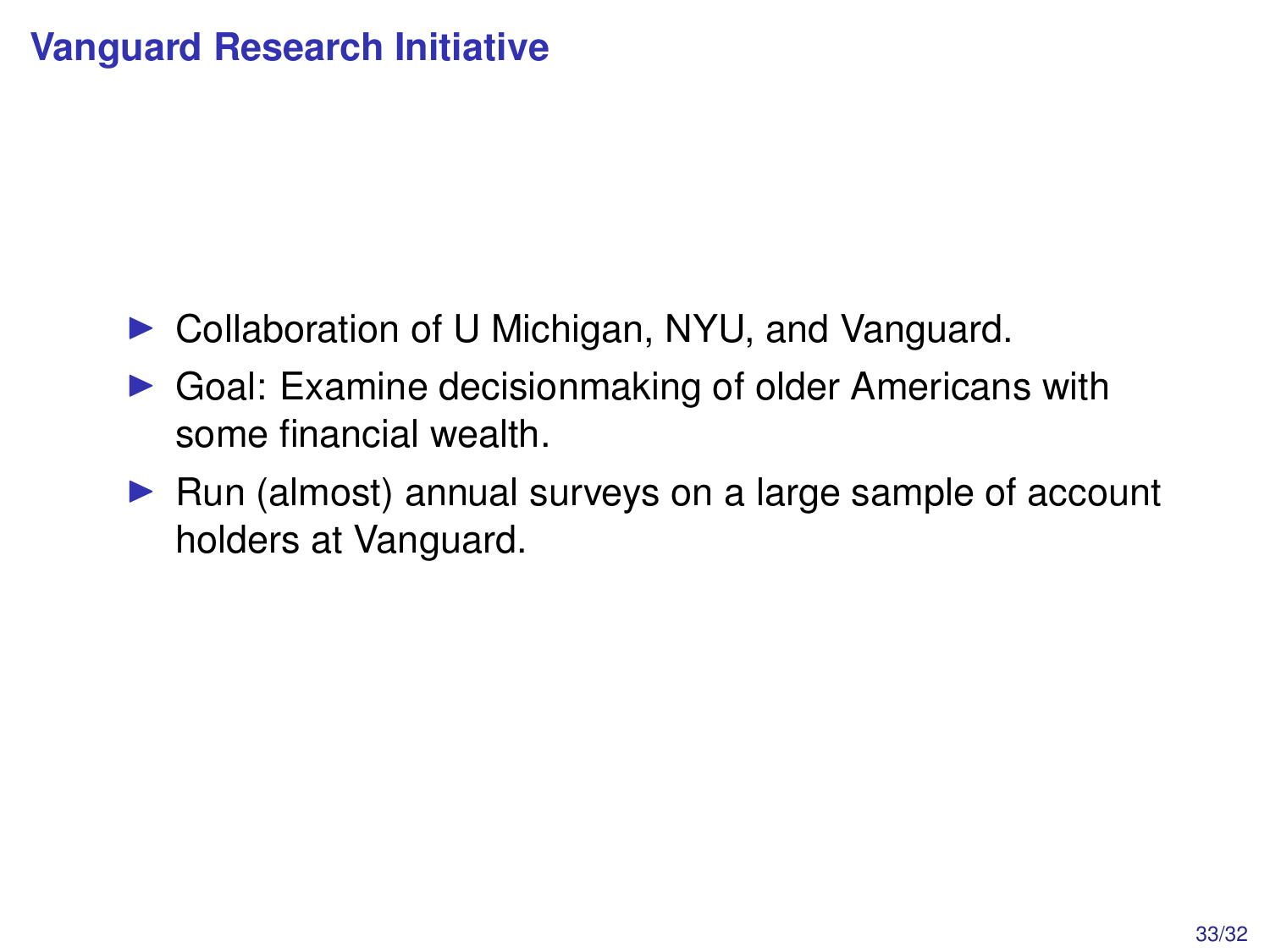# **Vanguard Research Initiative**

Fielded seven surveys so far:

- ▶ Survey 1 (2013): Wealth and portfolio.
- ▶ Survey 2 (2013): Annuity and long-term care.
- ▶ Survey 3 (2014): Family, bequests, and transfers.
- ▶ Survey 4 (2015): Late-life work and transition to retirement.
- ▶ Survey 5 (2016): Wealth and portfolio revisited.
- ▶ Survey 6 (2018): Late-life work and transition to retirement revisited.
- ▶ Survey 7 (2020): Cognitive decline.

**[Back](#page-0-0)**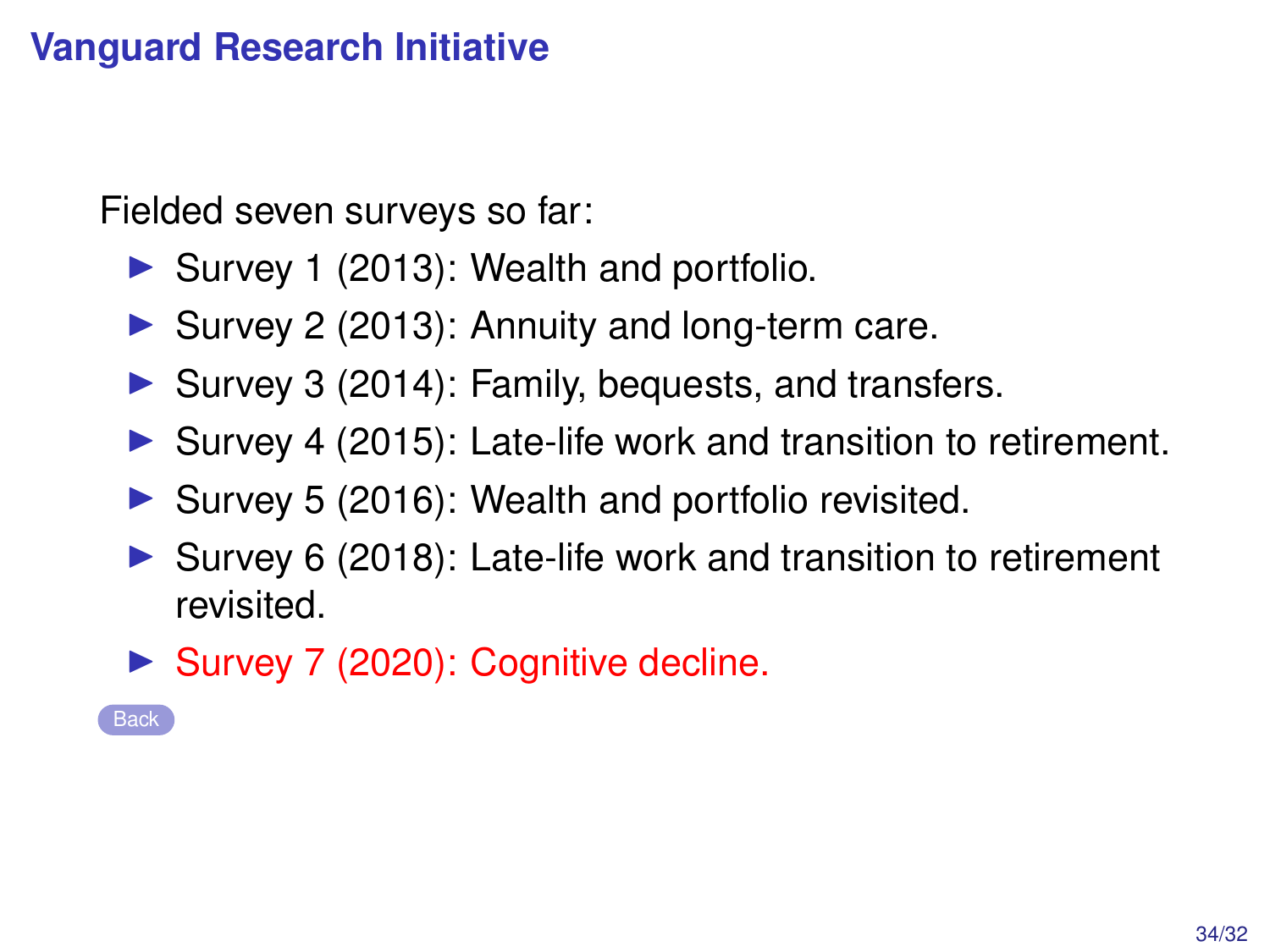#### **Calibration: model parameters**

- ▶ *T*: number of years
	- ▶ Set to 5 based on the scenario in the survey.
- $\blacktriangleright \{\theta^1, \cdots, \theta^N\}$ : cognitive state space
	- $\blacktriangleright \{\theta^1, \cdots, \theta^4\} = \{0.99, 0.95, 0.90, 0.80\}.$  Start with  $\theta^1$  (mild cognitive decline).
- <span id="page-34-0"></span> $\blacktriangleright \pi_{\theta'|\theta}$ : cognitive state transition matrix
	- $\blacktriangleright$   $\pi_{\theta^j|\theta^j} = 0.7$ ,  $\pi_{\theta^{j+1}|\theta^j} = 0.3$ , and the transition probability is zero for other case. In other words, it deteriorate by one grid with 30% chance.
	- $\blacktriangleright$  This probability is disciplined by the chance of a delayed transfer.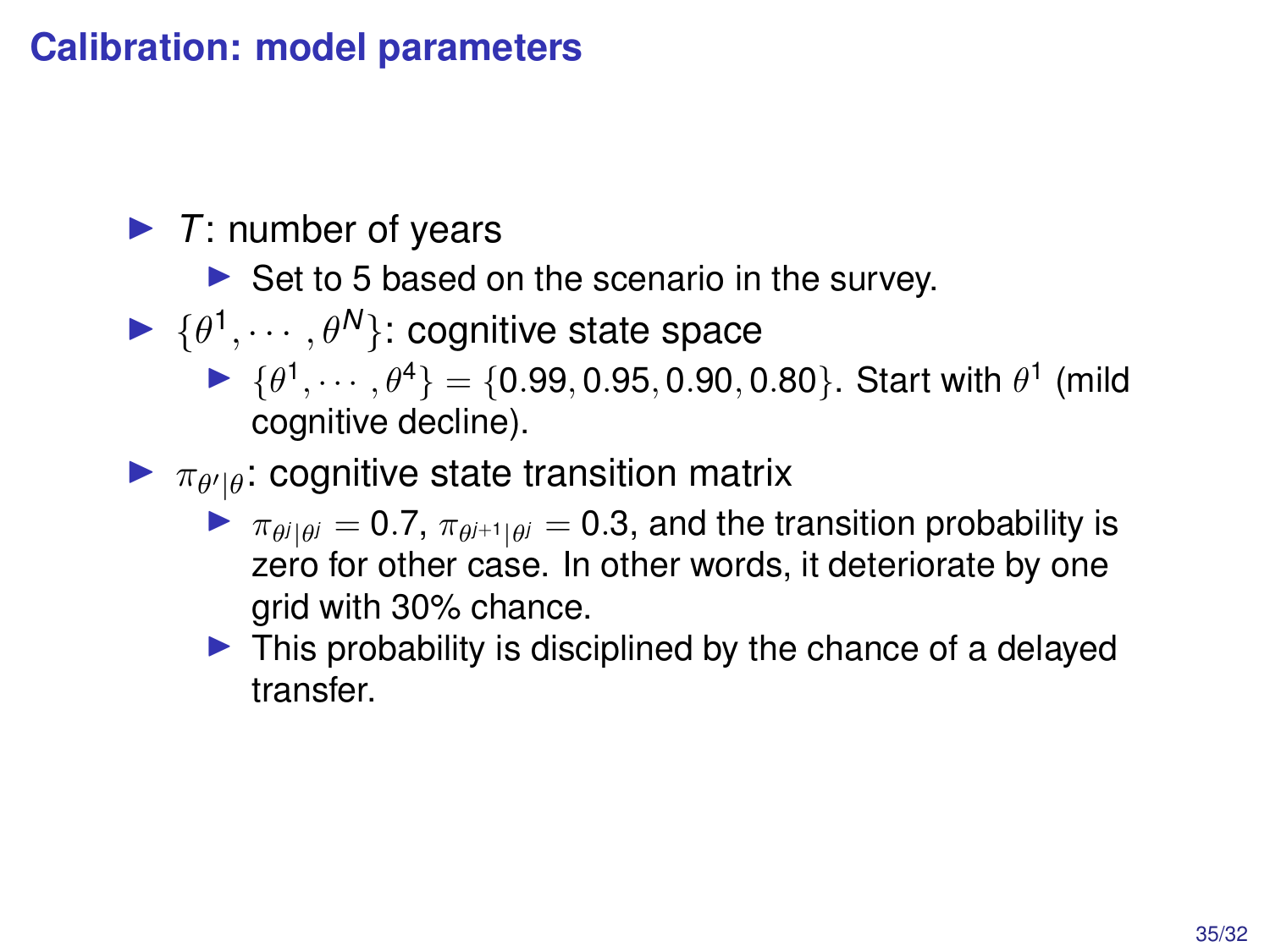#### **Calibration: model parameters**

- $\blacktriangleright$   $\bar{x}$ ,  $\underline{x}$ ,  $x^A$ : quality of decisions
	- $\bar{x} = 1$ ,  $\bar{x} = 0.04$ ,  $x^A = 0.87$
	- ▶ Consistent with  $\bar{x}$  >  $x^A$  >>  $\underline{x}$  from the pilot survey.
	- ▶ *U*( $x^*$ ) = 1, *U*( $\tilde{x}$ ) = –25, *U*( $\bar{x}$ <sup> $\bar{A}$ </sup>) = 0.85 under the CRRA utility function.
- $\blacktriangleright$   $\zeta$ : learning probability (Calvo parameter)

 $\blacktriangleright$   $\zeta = 0.3$ .

- ▶ Disciplined by the chance of not noticing own decline at the ideal timing of transfer.
- $\triangleright$  *D*( $\theta$ ): utility cost of using the agent
	- ▶ *D*( $\theta_1$ ) = 1.5, *D*( $\theta_2$ ) = 0.7, and *D*( $\theta_3$ ) = *D*( $\theta_4$ ) = 0.
	- Equivalent to reducing  $x^{\hat{A}}$  from 0.87 to 0.38 and to 0.54.

**[Back](#page-27-0)**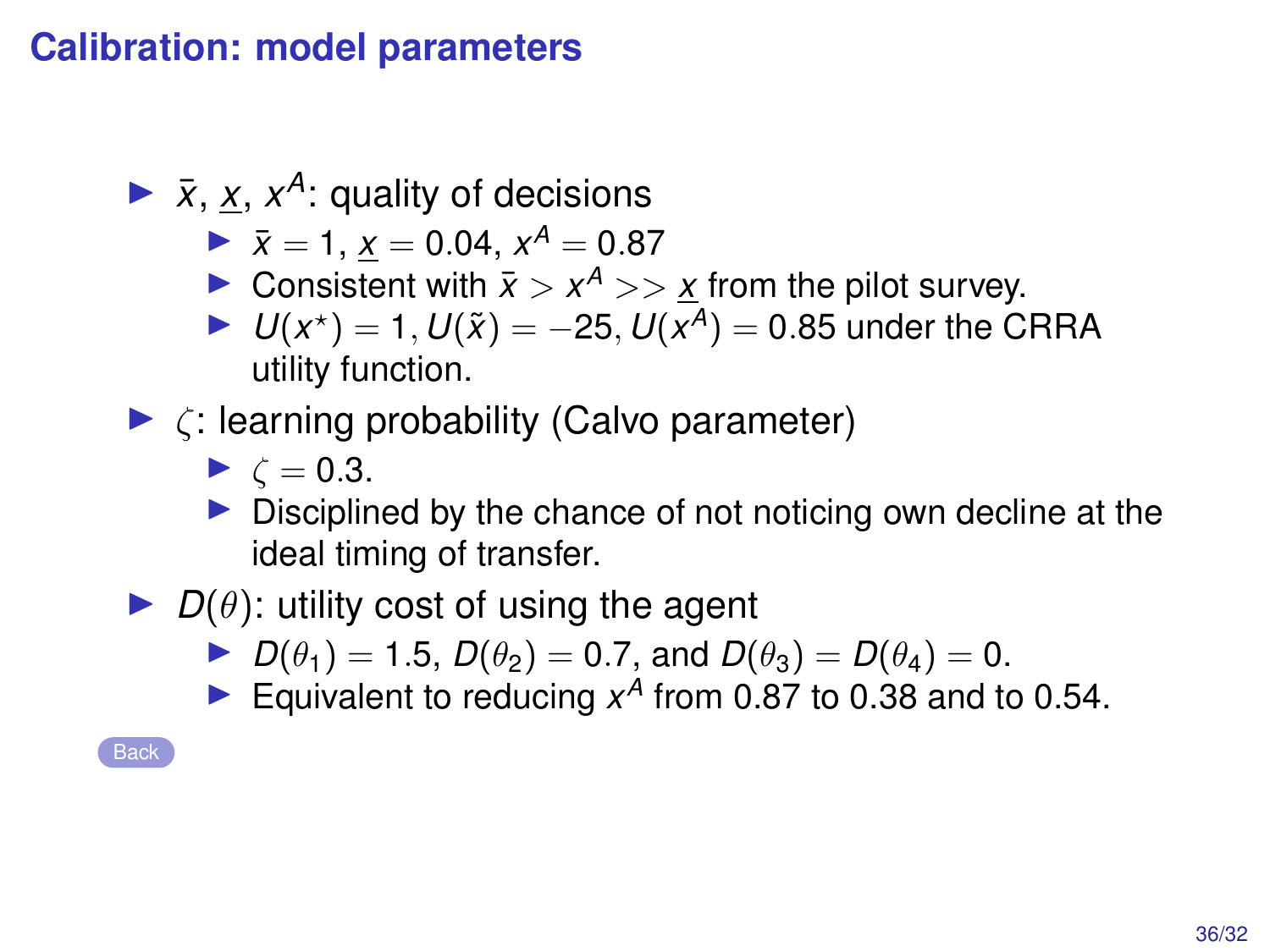## **Quality of the decision-makers**

Welfare cost of DM being:

- **1.** Your likely agent
- **2.** Yourself with cognitive decline
- ... compared to yourself without cognitive decline

 $(i.e., \nu(W) = \nu_{DM}([1 + x_W]W)).$ 

| Welfare cost (% of \$W)    | 25-pctile | Median | 75-pctile | Mean | N   |
|----------------------------|-----------|--------|-----------|------|-----|
| Likely agent               | $^{(1)}$  | 67     | 25        | 13   | 268 |
| Yourself with cog. decline | 21        |        | 123       | 132  | 268 |

<span id="page-36-0"></span>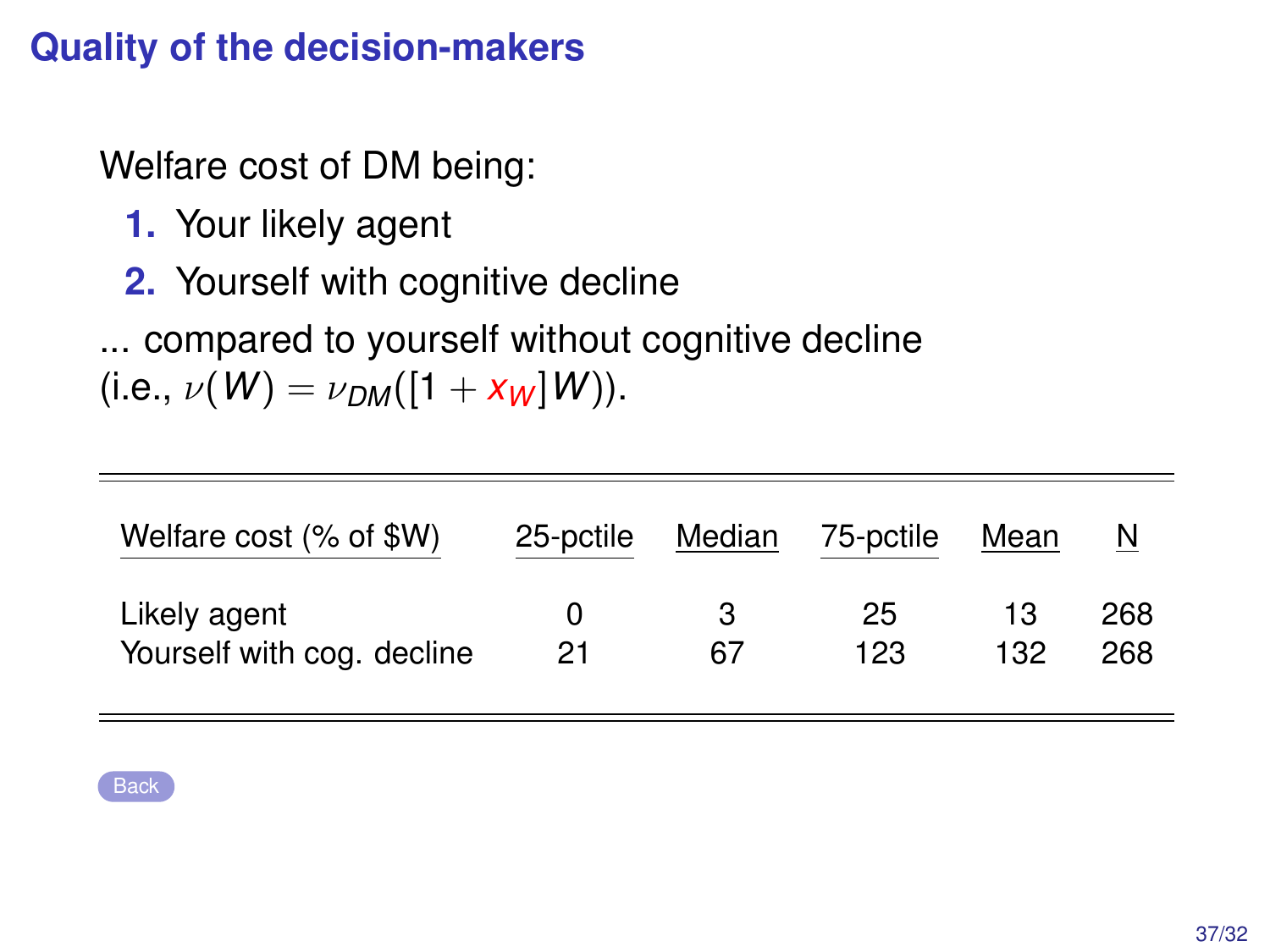| A. For a delayed transfer<br>% Chance of<br>You not noticing your cognitive decline<br>You not wanting to give up control<br>Agent not noticing your cognitive decline<br>Agent not being available | 25-pctile<br>25<br>25<br>15<br>5 | Median<br>45<br>45<br>25<br>15 | 75-pctile<br>55<br>65<br>55<br>35 | Mean<br>42<br>44<br>33<br>23 | N<br>2.293<br>2,293<br>2,293<br>2,293 |
|-----------------------------------------------------------------------------------------------------------------------------------------------------------------------------------------------------|----------------------------------|--------------------------------|-----------------------------------|------------------------------|---------------------------------------|
| B. For an early transfer<br>% Chance of<br>Agent taking control against<br>respondent's preference                                                                                                  | 25-pctile<br>5                   | Median<br>25                   | 75-pctile<br>35                   | Mean<br>26                   | N<br>2.294                            |

<span id="page-37-0"></span>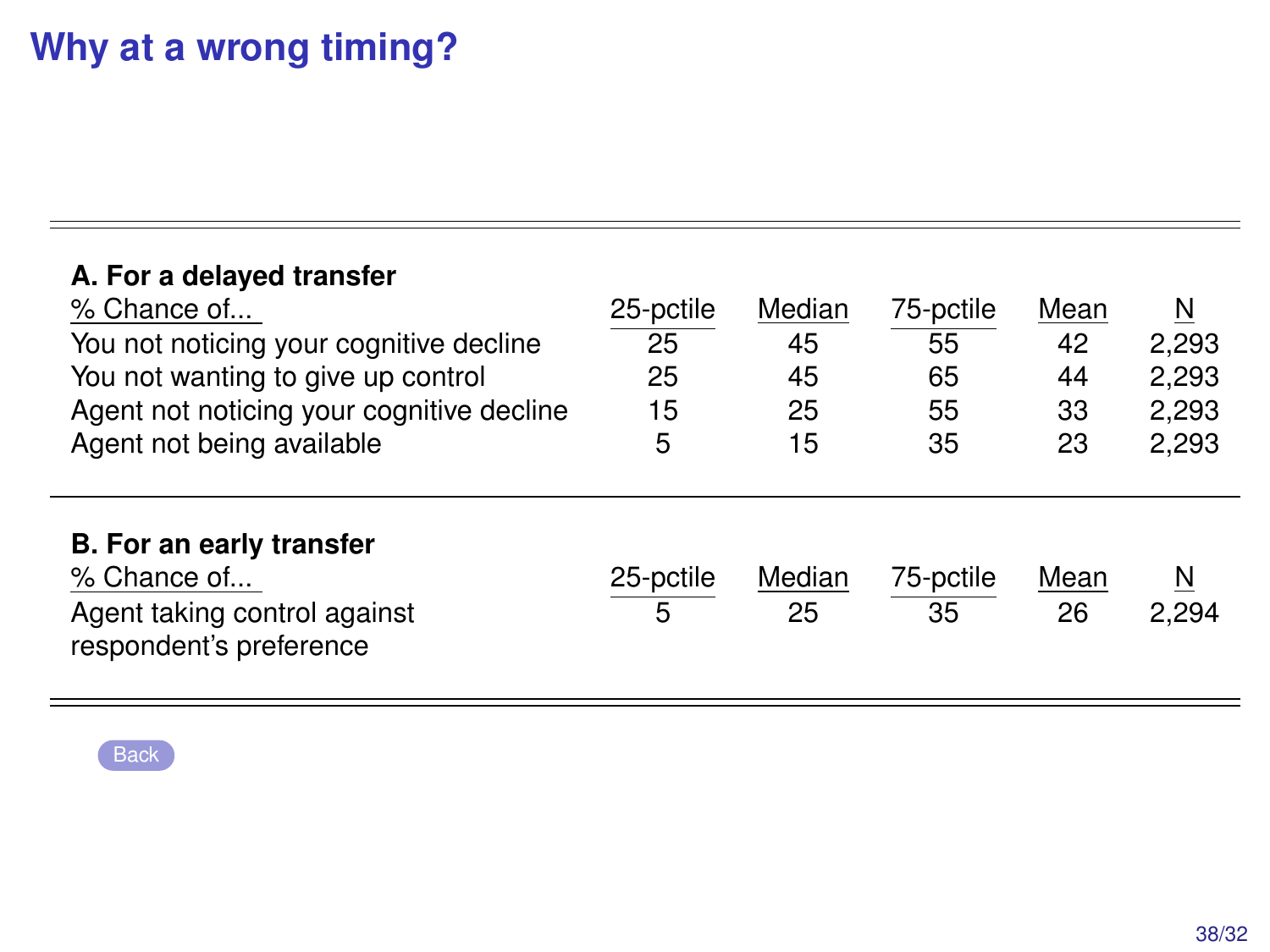# **Cost of a wrong timing**

Welfare cost of transfer at a wrong timing: Measured as compensating variation (in \$)  $(i.e., V_O(W) = V_W(W + x))$ :

| Welfare cost (in \$1,000) | 25-pctile | Median | 75-pctile | Mean | N     |
|---------------------------|-----------|--------|-----------|------|-------|
| Delayed transfer          | O         | 299    | 646       | 432  | 1.465 |
| Early transfer            | O         | 188    | 520       | 245  | 859   |

<span id="page-38-0"></span>**[Back](#page-20-0)**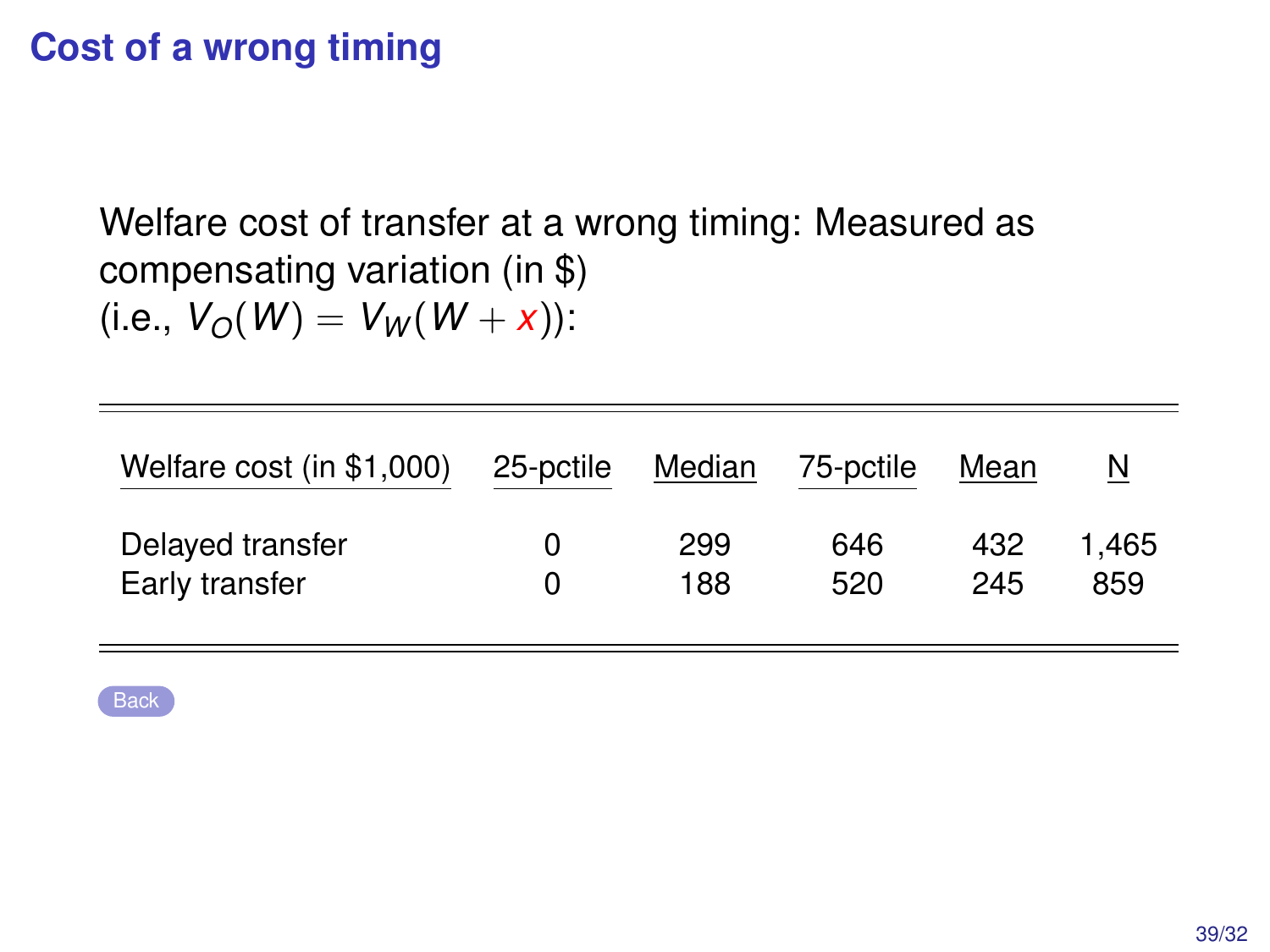# **Cost of a wrong timing**

Welfare cost of a wrong timing  $\times$  probability of a wrong timing.

<span id="page-39-0"></span>

| In $%$ of $$W$   | 25-pctile | Median | 75-pctile | Mean | N     |
|------------------|-----------|--------|-----------|------|-------|
| Delayed transfer | 0         | 4.2    | 11.5      | 6.7  | 1,465 |
| Early transfer   | 0         | 1.1    | 5.9       | 21   | 859   |
| In \$1,000       | 25-pctile | Median | 75-pctile | Mean | N     |
| Delayed transfer | 0         | 78     | 242       | 173  | 1,177 |
| Early transfer   | 0         | 25     | 125       | 59   | 859   |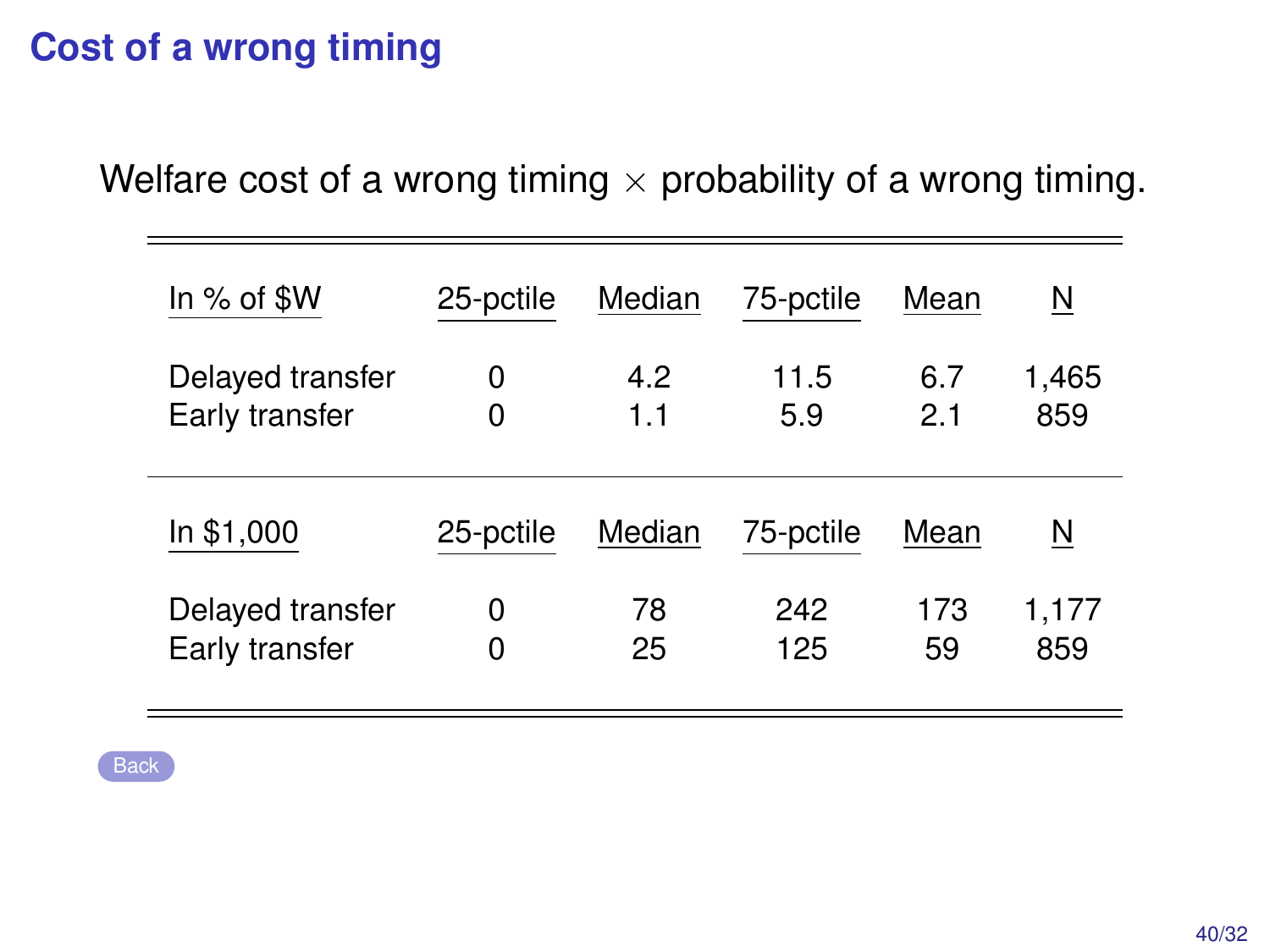#### Comprehension test results (full score: 6)

<span id="page-40-0"></span>

|                       | 25-pctile | Median | 75-pctile | Mean | N     |
|-----------------------|-----------|--------|-----------|------|-------|
| Score after 1st round | 3         | Δ      | 5         | 3.9  | 2.489 |
| Score after 2nd round | 5         | 6      | 6         | 5.5  | 2.489 |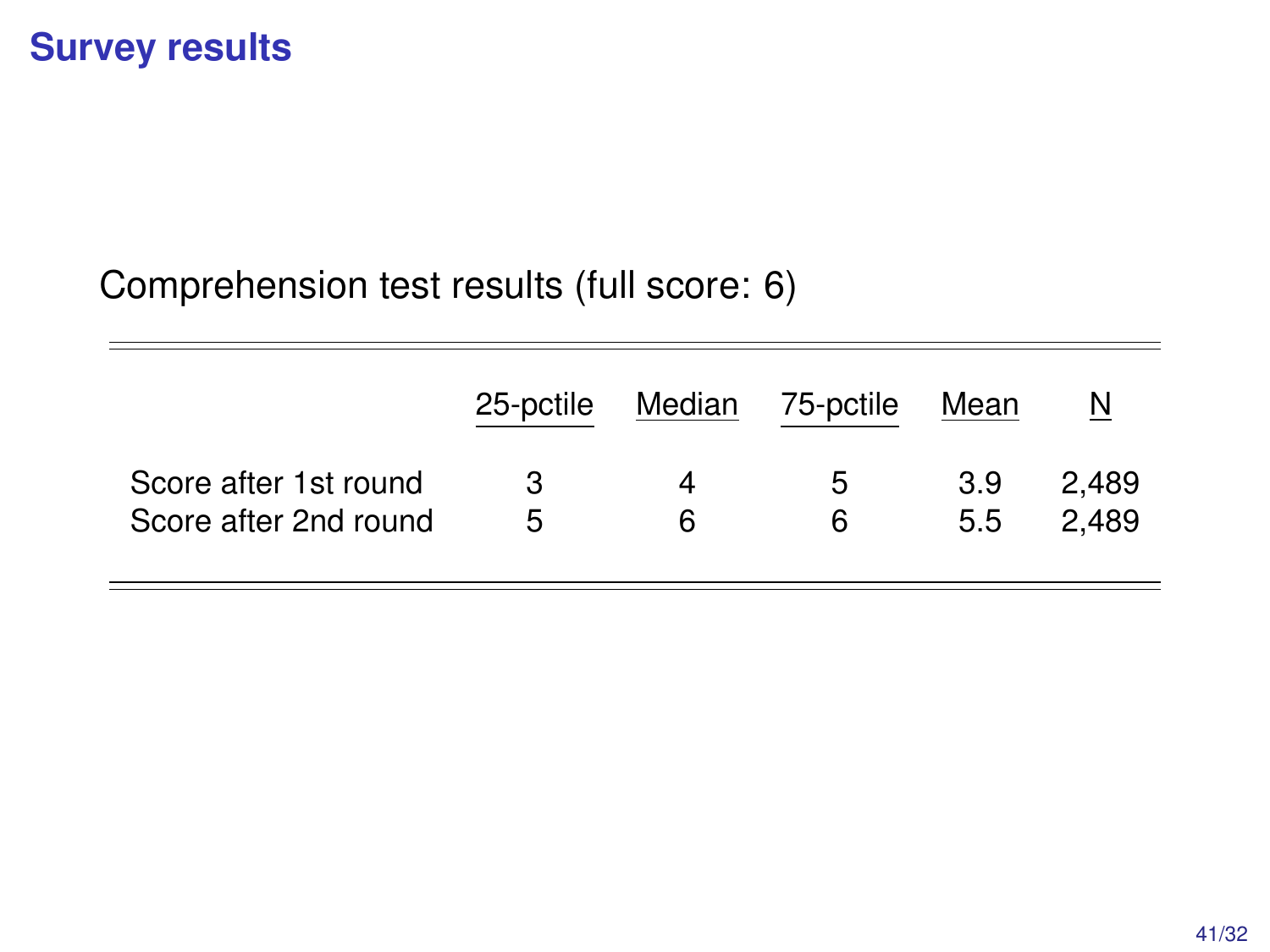J.

Slightly larger welfare cost among those who understand better:

| A. Welfare cost of a delayed transfer (in % of \$W) |           |          |           |          |              |  |  |  |
|-----------------------------------------------------|-----------|----------|-----------|----------|--------------|--|--|--|
|                                                     | 25-pctile | Median   | 75-pctile | Mean     | N            |  |  |  |
| Got full score<br>Didn't get full score             | 1<br>0    | 20<br>12 | 34<br>31  | 20<br>12 | 1,101<br>364 |  |  |  |
|                                                     |           |          |           |          |              |  |  |  |
| B. Welfare cost of an early transfer (in % of \$W)  |           |          |           |          |              |  |  |  |
|                                                     | 25-pctile | Median   | 75-pctile | Mean     | N            |  |  |  |
| Got full score                                      | 0         | 17       | 29        | 12       | 570          |  |  |  |
| Didn't get full score                               | $-2$      | 7        | 24        | 7        | 289          |  |  |  |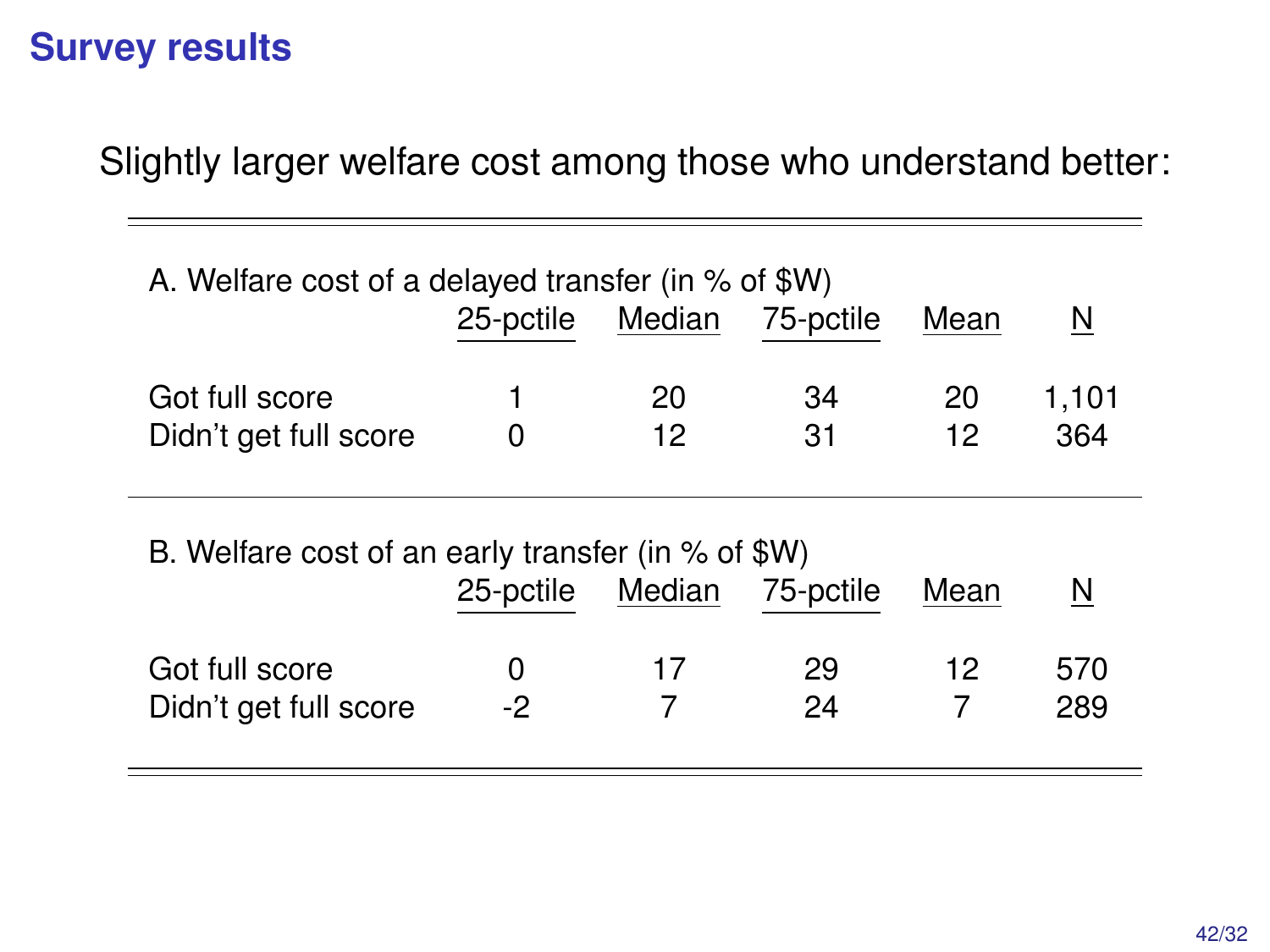The share of "more concerned about an early transfer" (as opposed to a delayed transfer) increases if ...

- $\blacktriangleright$  The agent is of lower quality (34% for  $>$  median quality vs. 41% for  $<$  median quality  $\prime$
- $\triangleright$  The agent is not a child (35% for a child vs. 41% for a non-child)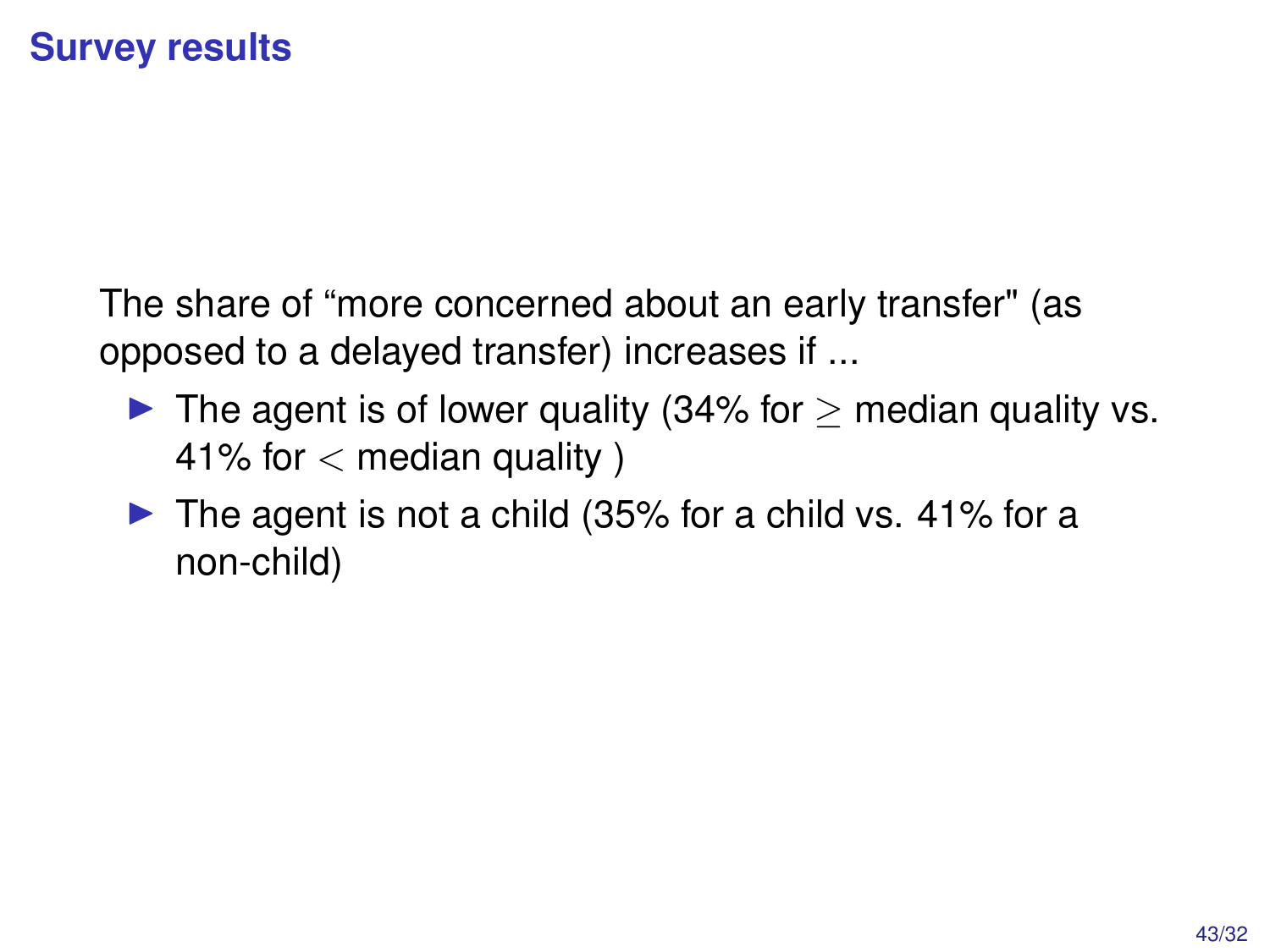A transfer earlier than the ideal would be costlier if...

- $\blacktriangleright$  the quality of agents is lower
- $\blacktriangleright$  the agent is less close

| A. Welfare cost of an early transfer by quality of agent (in % of \$W) |           |        |           |      |     |  |  |  |
|------------------------------------------------------------------------|-----------|--------|-----------|------|-----|--|--|--|
|                                                                        | 25-pctile | Median | 75-pctile | Mean | N   |  |  |  |
| $Quality$ median                                                       | -10       |        | 25        | 6    | 394 |  |  |  |
| Quality $<$ median                                                     | O         | 17     | 29        | 13   | 465 |  |  |  |

B. Welfare cost of an early transfer by type of agent (in % of \$W)

|                                       | 25-pctile | Median | 75-pctile | Mean | $\overline{\mathsf{M}}$ |
|---------------------------------------|-----------|--------|-----------|------|-------------------------|
| $Agent = child$<br>Agent $\neq$ child | -4        | 18     | 25<br>34  |      | 570<br>289              |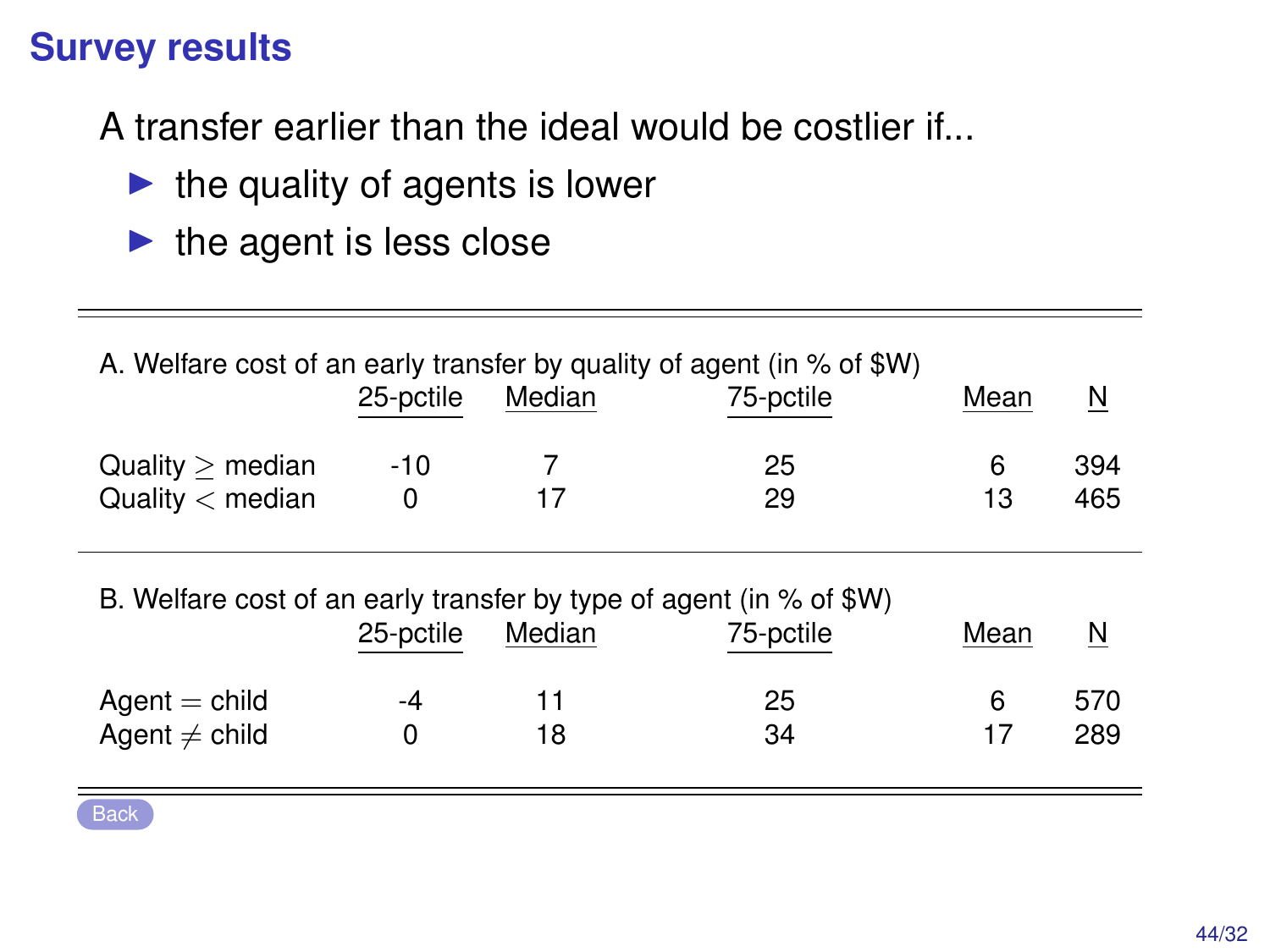#### **SSQ to measure preference under cognitive decline**

Based on the approach used in Ameriks, Briggs, Caplin, Shapiro, and Tonetti (2020).

Hypothetical situation:

- $\blacktriangleright$  At the beginning of last five years of life.
- $\blacktriangleright$  May have cognitive decline (25%).
- ▶ Otherwise, similar to the situation assumed in the WTP question.

Respondents are asked to allocate resources between two lockbxes:

- ▶ Plan A: Pays \$1 for \$1 investment if do not experience a cognitive decline.
- ▶ Plan B: Pays \$4 for \$1 investment if experience a cognitive decline.

<span id="page-44-0"></span>